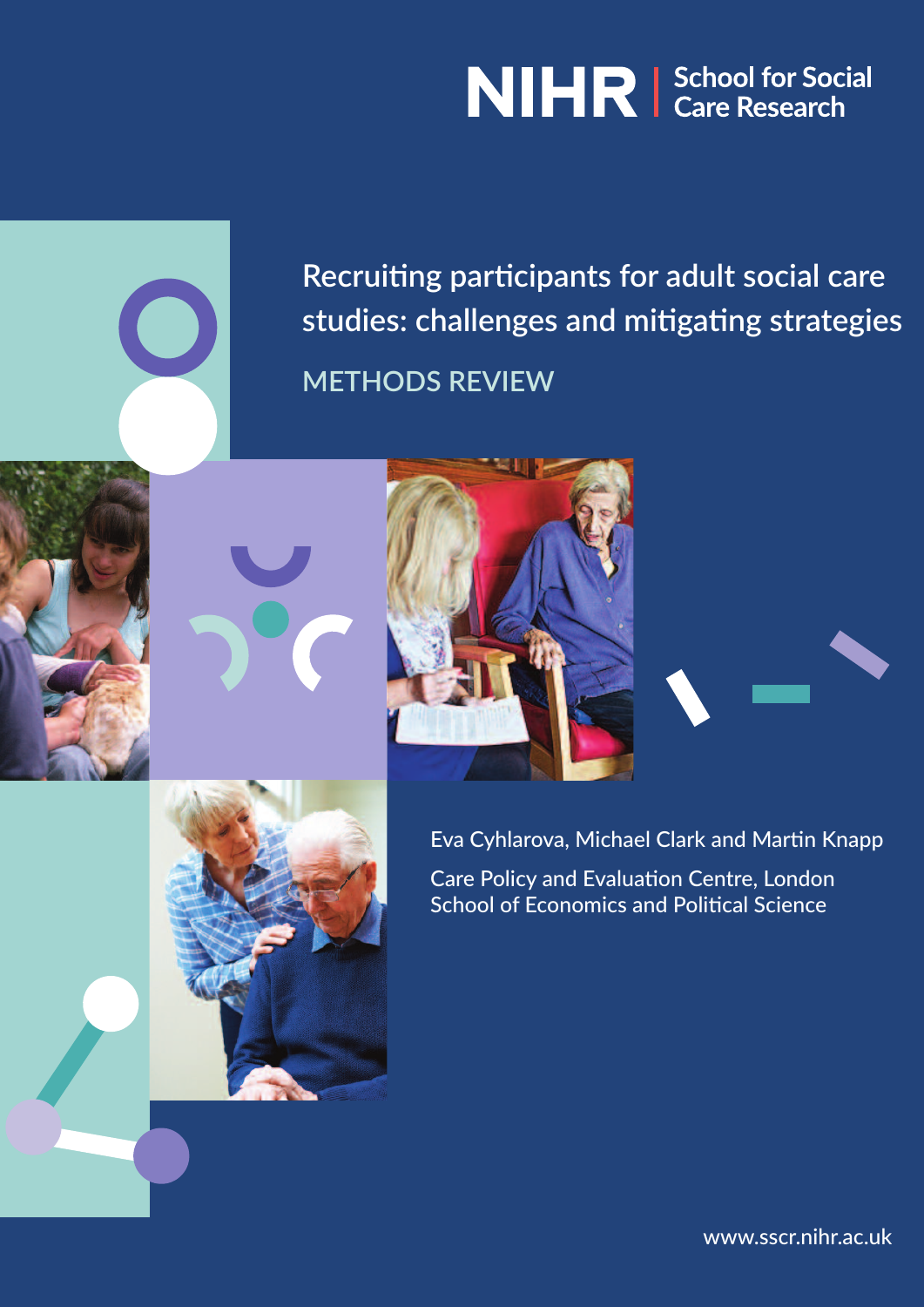## about the authoRs

Dr Eva Cyhlarova is a research consultant within the Care Policy and Evaluation Centre at the London School of Economics and Political Science (LSE).

Dr Michael Clark is Research Programme Manager for the NIHR School for Social Care Research based at the LSE.

Professor Martin Knapp is Director for the NIHR School for Social Care Research based at the LSE, and Professorial Research Fellow within the Care Policy and Evaluation Centre at LSE.

#### **Acknowledgments**

The authors would like to thank all interviewees who contributed to this review as well as the NIHR SSCR reviewers who provided their comments on the report.

#### Key words

Social care, research, recruitment, research participation

#### Disclaimer

The views expressed in this review are those of the authors and do not necessarily represent the views of the National Institute for Health Research (NIHR) or the Department of Health and Social Care.

Copyright: NIHR School for Social Care Research, 2020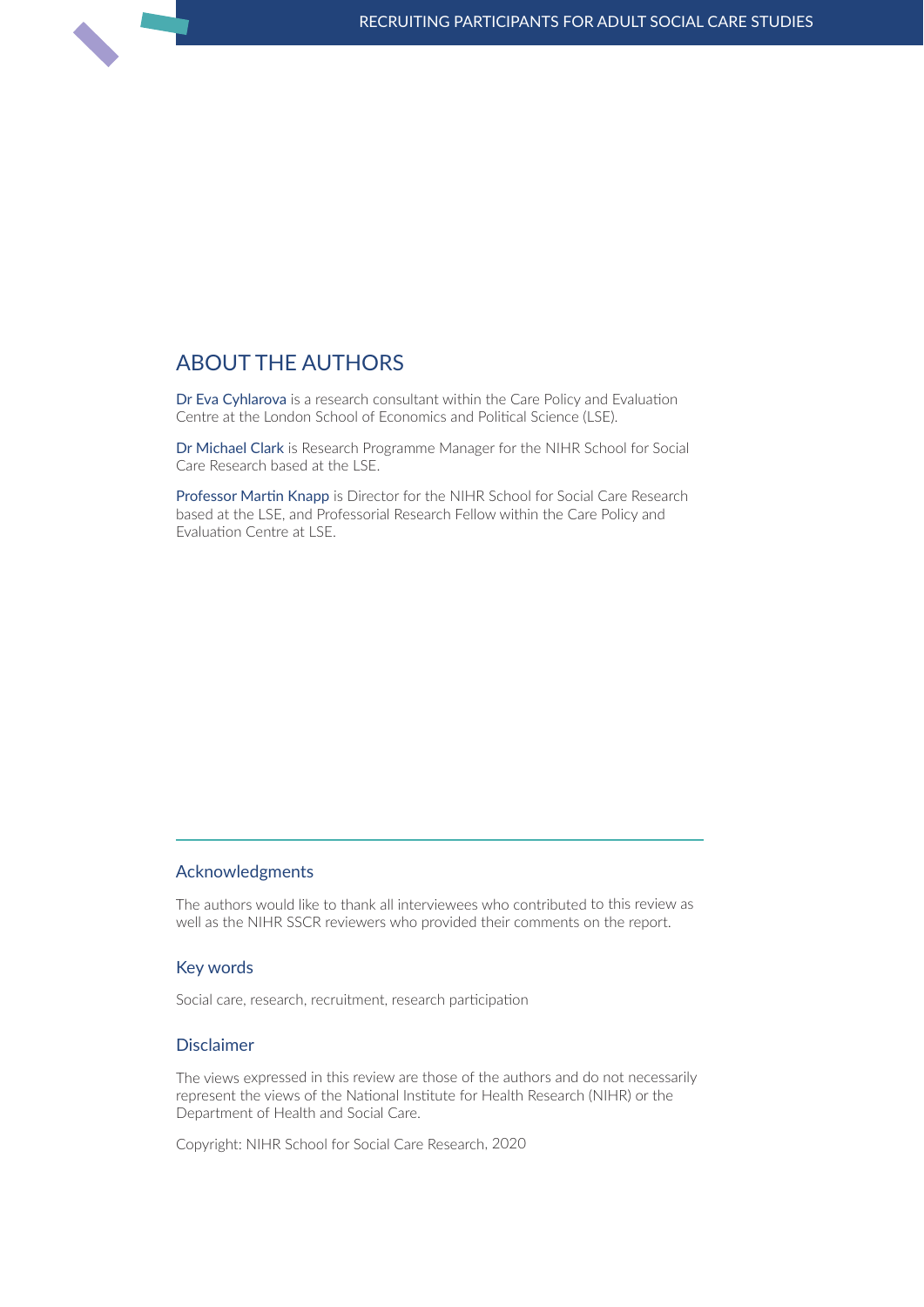## **ABSTRACT**

Challenges are often encountered in recruiting participants into adult social care research studies, while strategies to overcome them are not widely understood or shared.

This Methods Review aimed to describe the challenges in recruiting organisations and individuals for adult social care research and identify possible strategies to address them.

In semi-structured interviews, 17 senior researchers in the social care field were asked about their experiences of recruitment of research participants.

One of the main barriers to recruitment was variation among provider organisations, so recruitment strategies needed to be adjusted for different organisations, many of which lacked capacity for research participation. The rapidly changing nature of adult social care organisation and delivery in England also means that recruitment strategies often need to be adapted while research is in progress. Building partnerships between researchers and providers and offering financial and other incentives were suggested as mitigating strategies. In recruiting individuals, a lack of understanding of research benefit and organisations' gatekeeping arrangements were common difficulties. Interviewees suggested: raising public awareness of adult social care research; building relationships with user/carer groups; using a variety of recruitment strategies and offering a range of participation routes. Researchers and funding bodies should allow sufficient time and resources to recruit representative samples. Researchers should share recruitment knowledge.

A limitation in this review is that the individuals who participated in the review may not be representative of all adult social care researchers.

This review highlights opportunities for developing recruitment in adult social care research, such as improving recruitment and participation methods; investing in research support and research capacity and increasing public engagement with adult social care research.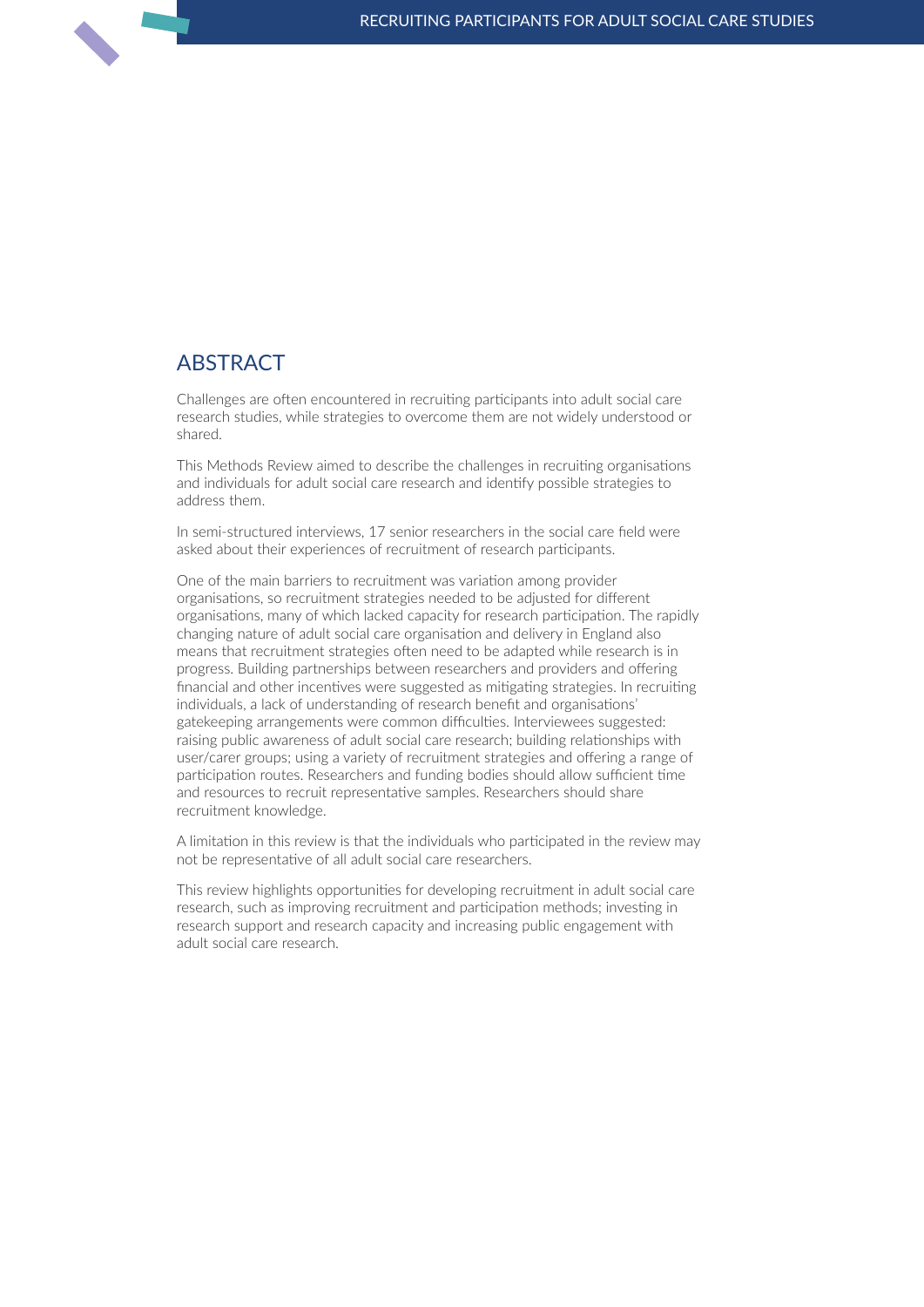## RecoMMendations foR ReseaRch on adult social caRe pRactice

#### General

- $\blacksquare$  Increase public engagement with adult social care research and awareness of research benefits.
- $\blacksquare$  Secure advanced consent for use of data from individuals using adult social care services, and from current participants.

#### Research funders

- $\blacksquare$  Invest in research capacity-building, including from professional groups.
- Support building networks and relationships to exchange knowledge (include researchers, practitioners, user/carer organisations and groups).
- $\blacksquare$  Support partnerships with non-academic organisations, include holding budgets.
- $\blacksquare$  Provide research support costs for adult social care organisations.
- $\blacksquare$  Ensure adequate compensation for time provided by individuals/participants.
- $\blacksquare$  Allow sufficient time allocation for planning/recruitment tasks.
- $\blacksquare$  Ensure appropriate methods/measures are used and also tested.
- $\blacksquare$  Ensure involvement is effective throughout projects.

#### Researchers

- Communicate research aims to emphasise their relevance to practice and to organisations.
- $\blacksquare$  Build relationships/partnerships with individuals, groups and organisations.
- $\blacksquare$  Offer benefits to organisations for participation, including quick wins or feedback early on, and tangible outcomes at project end (e.g. workshops/training), where appropriate.
- $\blacksquare$  Involve people/organisations from the beginning and throughout projects and retain their engagement.
- $\blacksquare$  Make is as easy as possible for volunteers to participate, offer different ways of taking part.
- $\blacksquare$  Allocate realistic timelines and resources to recruitment activities.
- $\blacksquare$  Use a range of recruitment methods to overcome a range of biases of different approaches.
- $\blacksquare$  Set realistic recruitment targets.
- $\blacksquare$  Report recruitment issues (including reasons for non-participation) and strategies to overcome them.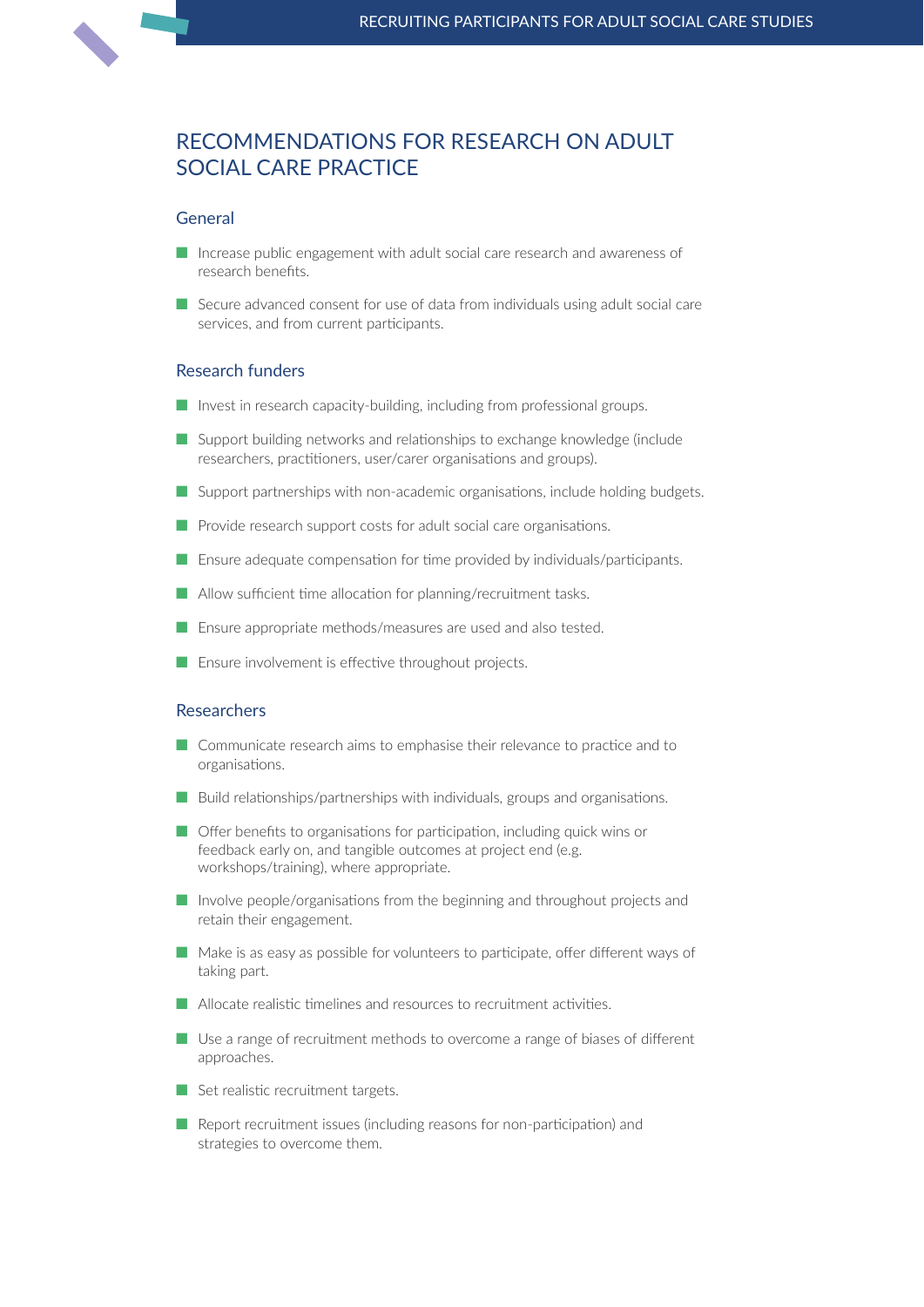## **Contents**

| 1. Introduction                              | $\mathbf{1}$               |
|----------------------------------------------|----------------------------|
| 1.1 Literature review                        | $1\,$                      |
|                                              |                            |
| 2. Methods                                   | 3                          |
| 2.1 Sample                                   | 3                          |
| 2.2 Interviews                               | 3                          |
| 2.3 Ethical review                           | $\ensuremath{\mathcal{S}}$ |
| 2.4 Procedure                                | $\ensuremath{\mathcal{S}}$ |
| 2.5 Analysis                                 | $\ensuremath{\mathsf{3}}$  |
| 3. Results                                   | 3                          |
| 3.1 Participants                             | 3                          |
| 3.2 Clusters                                 | 3                          |
| 3.3 Recruitment of social care organisations | 3                          |
| 3.4 Recruitment of individuals to studies    | 6                          |
| 3.5 Research funding bodies                  | $\circ$                    |
| 3.6 Research governance and ethics           | 10                         |
| 3.7 Research community                       | 10                         |
| 4. Discussion                                | 12                         |
| 5. Limitations                               | 13                         |
| 6. Conclusions                               | 14                         |
| <b>References</b>                            | 14                         |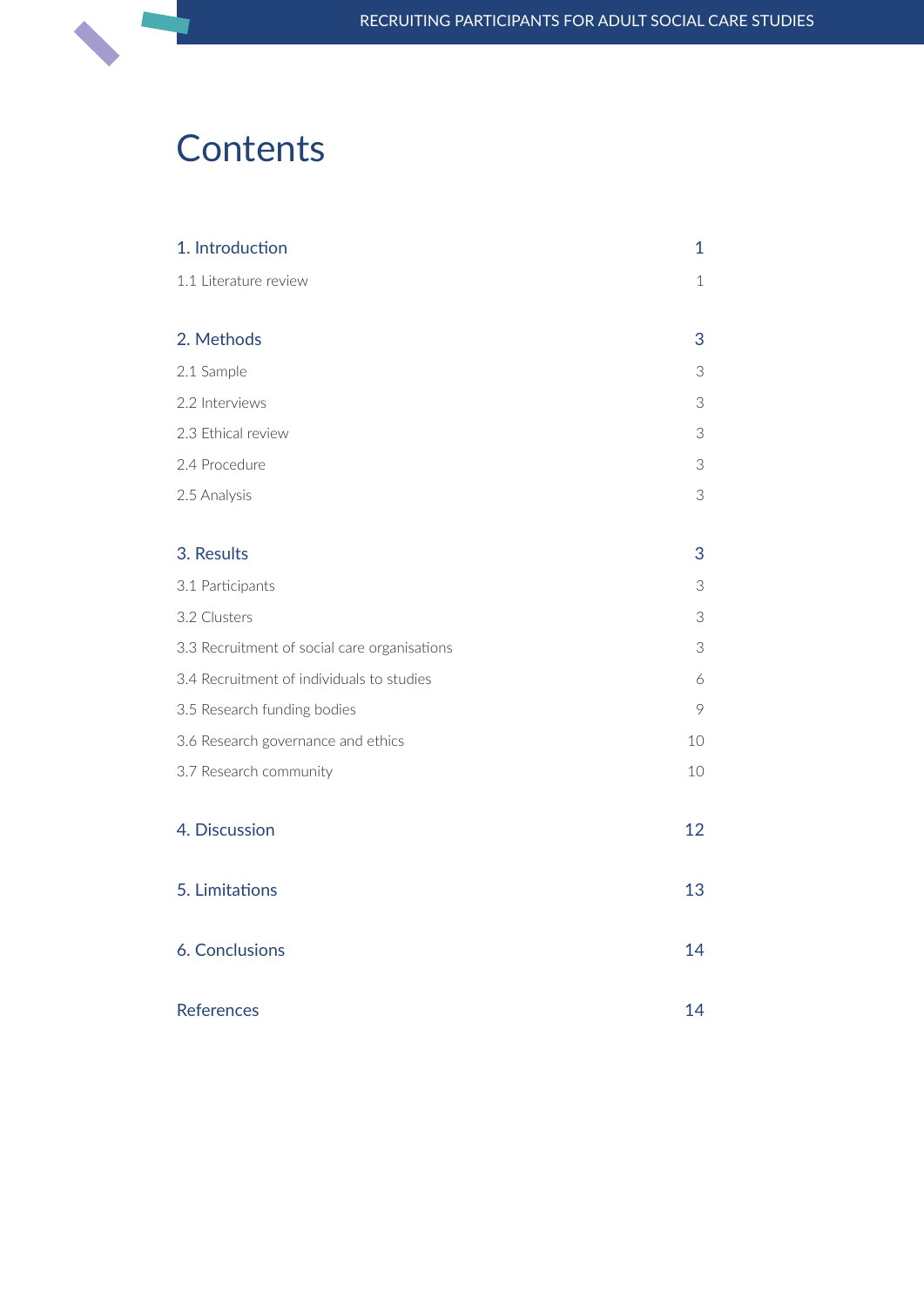## <span id="page-5-0"></span>1. intRoduction

Since the 1980s, local authorities (LAs) in England gradually moved from delivering most of their adult social care services 'in house' to the majority being provided by private companies, charities or social enterprises. More recently, further changes in the organisation, delivery and funding of adult social care have included the development of direct payments/personal budgets for eligible citizens and arrangements with the NHS to pool some budgets, develop joint commissioning and integrate some services. The Care Act 2014 reorganised the overarching legal framework for much of adult social care and introduced new responsibilities for local authorities, including the prevention of need and of delay in deterioration. More recently, difficulties in contracting adult social care services (such as local commissioning not being in line with the rising cost of service provision) have led to more than half of private providers returning contracts to LAs because of funding pressures (Sector Pulse Check 2019). These changes are taking place in the context of a reduction of nearly 50% in central government funding for LAs since 2010/11 (NOS 2018), while the NHS has had the largest reduction in spending in its history (as a proportion of GDP; Appleby 2018).

Arguably, using robust research evidence to inform decisions about adult social care is more crucial than ever given these reforms and mounting pressures facing the sector (Woolham et al. 2016). However, adult social care research has been recognised as a sector in need of greater investment and capacity-building if it is to respond to the rising need for robust research evidence to help improve policy, practice and outcomes (Corbett et al., 2017, NIHR Trainees Coordinating Centre 2017, Knapp and Richardson 2012, Marsh and Fisher 2005). For example, it has been argued that adult social work needs to move to an approach more engaged with, and grounded on, research evidence (Croisdale-Appleby 2014). Over the last decade, adult social care research has benefitted from some additional investment, most notably the establishment by the National Institute for Health Research of the School for Social Care Research (NIHR SSCR). More recently, NIHR has begun to move more resources to support adult social care research. The regionally organised NIHR Research Design Services have been developing their understanding of the sector to support researchers to develop better grant and

fellowship applications. The Clinical Research Network (CRN<sup>1</sup>) now provides support to adult social care research, for example, with recruitment to studies. The NIHR Academy has begun to support work to further develop capacity in research in the adult social care sector. Different funding streams of NIHR have also begun to commission more research in adult social care. Other funders, such as the Economic and Social Research Council of UK Research and Innovation and some charitable funders of research have also begun to take more interest in supporting research in the field.

It is in this context of need for more high-quality research, and low but growing investment and levels of infrastructure support for research in adult social care, that we sought to identify the key issues facing recruitment of participants into studies in the sector. If the sector is to make productive use of the growing investment, researchers and aligned infrastructure need to make evidence-informed decisions about what works for recruitment to studies, what we know is of limited value, and what are the key issues that remain to be better understood and addressed.

Our starting point was to examine the existing literature concerning recruitment to adult social care studies in the UK as well as evidence on the (much larger) healthcare research sector. Next, we interviewed a sample of senior researchers in adult social care to expand the knowledge gained from the literature, and to find out their views on what works in research recruitment in the changing social care landscape. We describe the recruitment issues that researchers found challenging and present the strategies they suggested for mitigating them.

#### 1.1 literature review

We searched PubMed and PsychINFO for literature on recruitment to social care research. We included papers on recruitment in healthcare studies if they were relevant to adult social care, for example, studies reporting on relationships with gatekeepers or collaborations with partner organisations. We also conducted a Google Scholar search to find 'grey' literature such as reports and policy papers. No

<sup>1</sup> [www.nihr.ac.uk/explore-nihr/support/clinical-research](https://www.nihr.ac.uk/explore-nihr/support/clinical-research-network.htm)[network.htm](https://www.nihr.ac.uk/explore-nihr/support/clinical-research-network.htm)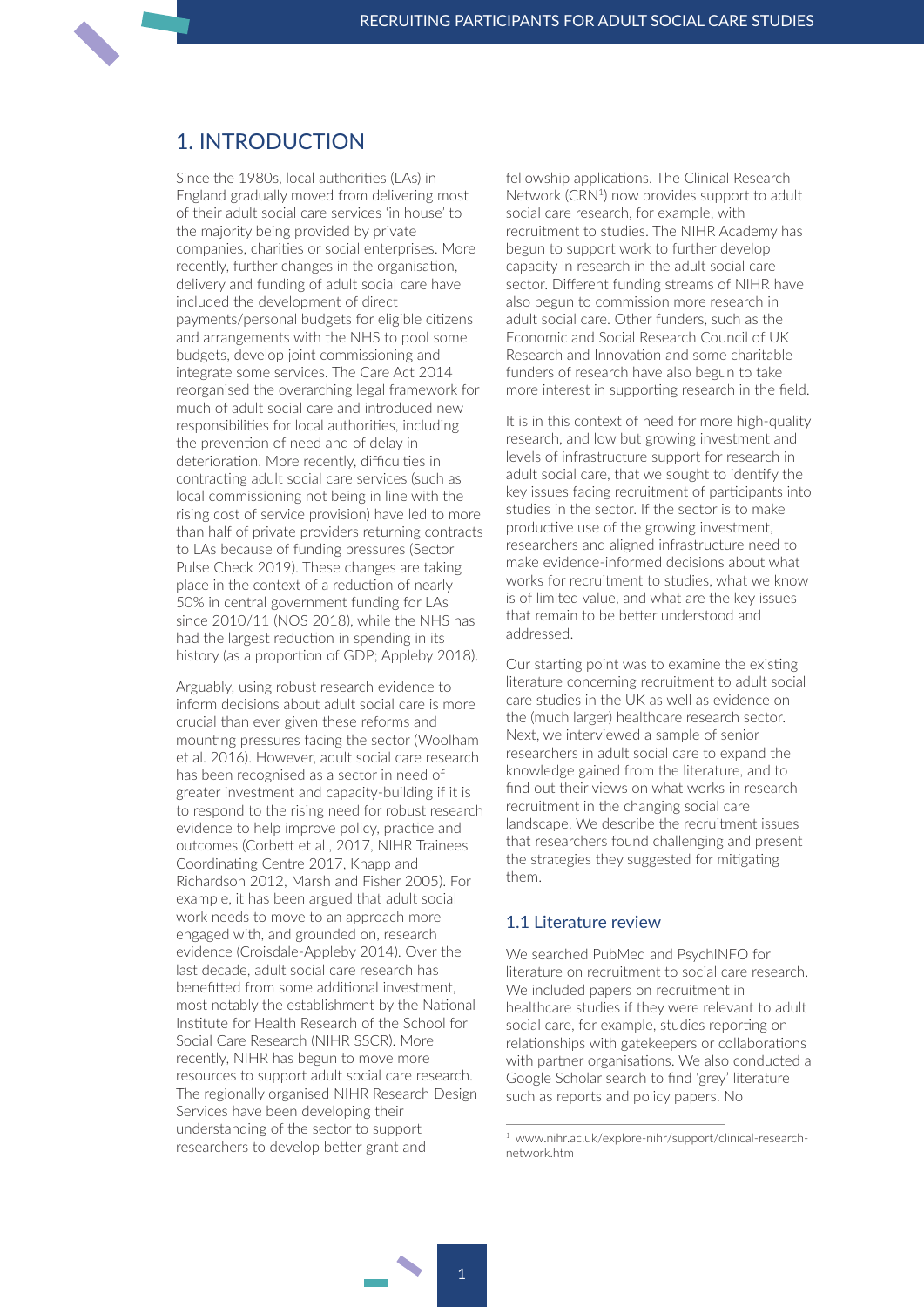geographical restriction was applied but only English language publications since 2000 were included.

Recruiting participants is a challenge in most studies (e.g. [Newington](https://www.ncbi.nlm.nih.gov/pubmed/?term=Newington%20L%5BAuthor%5D&cauthor=true&cauthor_uid=24456229) and [Metcalfe](https://www.ncbi.nlm.nih.gov/pubmed/?term=Metcalfe%20A%5BAuthor%5D&cauthor=true&cauthor_uid=24456229) 2014, Walters et al. 2017), but these difficulties are heightened in adult social care research and apply to individuals (e.g. service users, carers, care staff), care settings (e.g. home care and care homes), private providers and LAs.

Recruiting specific groups of users, carers and professionals and developing recruitment strategies appropriate for the context of adult social care provision can be particularly challenging (McAveavey and Das 2013). For example, difficulties recruiting participants from diverse backgrounds have been reported in social work and population surveys (Rugkåsa and Canvin 2011).

Some groups have been consistently underrepresented in adult social care research, such as people from black, Asian and minority ethnic (BAME) communities (McLean and Campbell 2003). It has been shown that different recruitment strategies attract different categories of participants (Rugkåsa and Canvin 2011) and should be adapted to take account of the gender, ethnic and socioeconomic characteristics of the target groups (Renert et al. 2013, Amador et al. 2006). It has also been reported that study accessibility and recruiters' skills can have a greater impact on recruitment and retention rates than the characteristics or demographics of the target group (Feldman et al. 2008, Rugkåsa and Canvin 2011).

To ensure that participation is accessible to all population groups, recruitment methods need to be flexible, multi-faceted and, where necessary, targeted towards under-represented groups (Renert et al. 2013, Feldman et al. 2008). For example, social media may reach specific population groups better than traditional recruitment methods (Kurtzke et al. 2013). Also, research registers where volunteers can indicate their interest in research participation have been recommended as a recruitment tool. Registers have been shown to provide good infrastructure and reduce recruitment barriers, such as geographical distance, but their usefulness depends on their design and on-going maintenance (Krysinska et al. 2017).

Also, recruiters' experience and relationships with gatekeepers and potential participants have been shown to affect recruitment (e.g. Miller et al. 2003, Archibald and Munce 2015). Organisations' gatekeepers have been shown to often control access to a particular group, community or institution, and may either facilitate or inhibit recruitment (Miller et al. 2003, Namageyo-Funa et al. 2014). Gatekeepers can enhance researchers' credibility and some groups are more likely to participate when the study is accessed through trusted organisations (Miller et al. 2003, Brett et al. 2014).

Also, gatekeepers can influence individuals' decisions to participate. It has been suggested that developing collaborative relationships with partner organisations, especially their gatekeepers, may save research time and resources (McAveavey and Das 2013). Previous health studies proposed that partner organisations (such as providers) should be involved from a project's planning stages to understand their recruitment role and responsibilities (Miller et al. 2003), otherwise researchers must rely on staff availability and goodwill.

Some studies reported providing financial incentives to healthcare organisations in exchange for their participation, or establishing reciprocal relationships, such as offering advice or expertise in exchange for assistance (Rugkåsa and Canvin 2011). For example, some researchers have sought additional funding to cover recruitment costs by increasing capacity of home care staff (Miller et al. 2003). However, it may be difficult to quantify the staff time and resources required to support recruitment (Goodman et al. 2011).

Previous healthcare studies found that researchers have difficulties estimating the resources required for recruitment, as recruitment challenges and the strategies used to remedy those are often not reported (Rugkåsa and Canvin 2011, Archibald and Munce 2015). Consequently, researchers may underestimate the time and resources needed for their empirical work, while overestimating the willingness of participants or the ability of recruiters (Gul et al. 2010, Archibald and Munce 2015).

The aim of this review was to describe recruitment challenges in adult social care research and identify possible strategies to address them.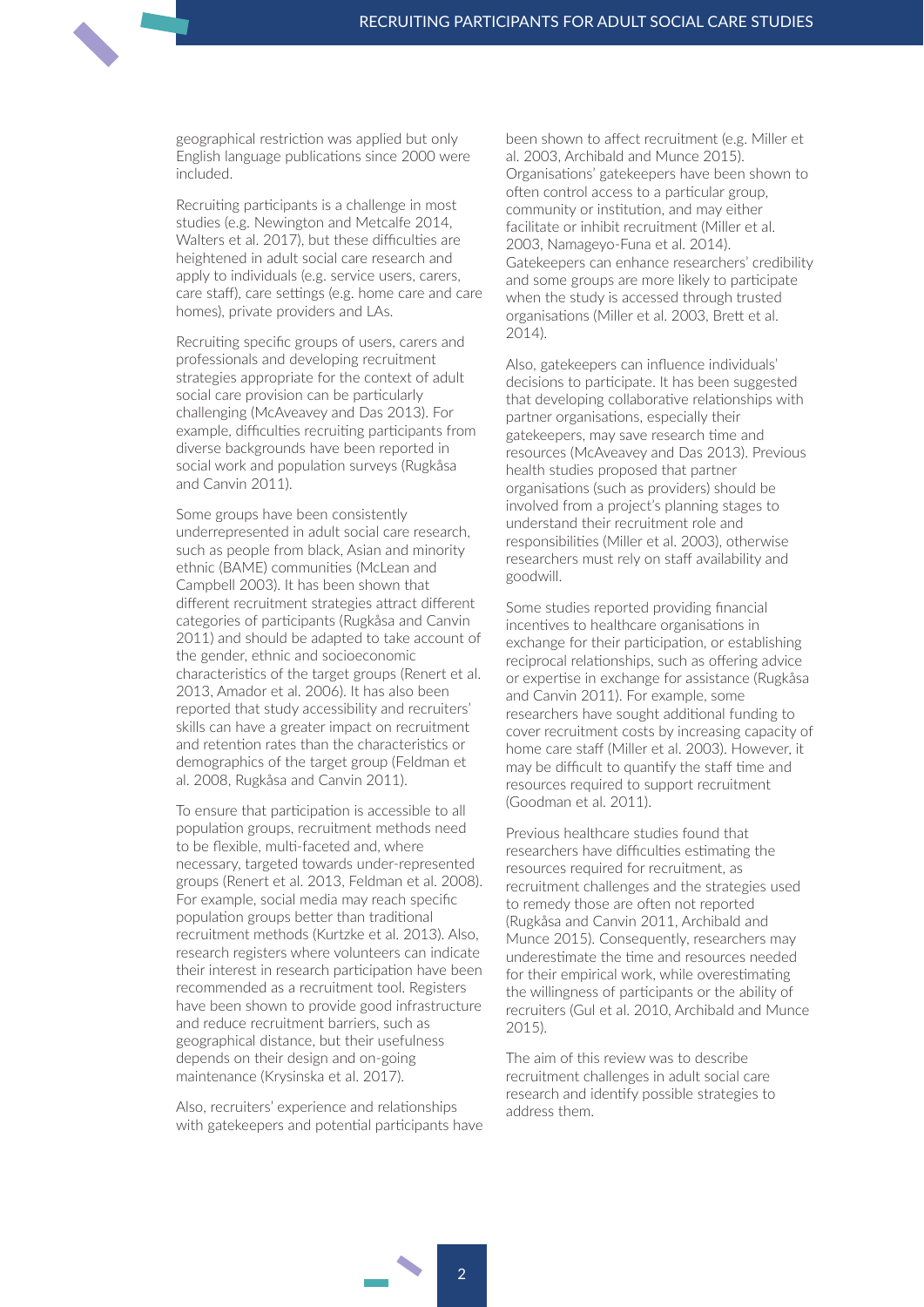## <span id="page-7-0"></span>2. MFTHODS

#### 2.1 sample

A total of 23 senior adult social care researchers were identified as potential participants by their experience in the field (e.g. being principal investigators of medium- or large-scale studies) and by snowball sampling.

#### 2.2 interviews

A semi-structured interview schedule was developed, based on our literature review and consultation with experts in adult social care research. Interviewees were asked about recruitment of organisations, such as local authorities and private or voluntary service providers; care settings, such as residential or community care; and individuals, such as people who use social care services, carers, paid care staff and managers of organisations or care settings. Interviewees' experiences of recruitment planning, methodologies, measures, and user/carer involvement were also explored. They were asked about any strategies they had used or would recommend, to improve the number and representativeness of participants.

#### 2.3 Ethical review

The review underwent ethics review in keeping with the London School of Economic and Political Science's Research Ethics Policy and Procedures.

### 2.4 procedure

Potential participants were contacted by email and invited to participate in telephone interviews. If they agreed, an interview was arranged.

All interviewees provided consent by email. Electronic notes were taken during the interviews and, immediately afterwards, typed into a detailed record of each interview.

#### 2.5 Analysis

Interview data were coded and categorised, and an initial analysis framework was developed by the interviewer (EC). Additional categories were created as new topics emerged. The data were analysed using the revised framework and any new topics were noted.

## 3. Results

#### 3.1 participants

Of the 23 researchers contacted, 17 agreed to be interviewed after email contact. By the seventeenth interview, no new information was being generated and therefore no further interviews were pursued (Saunders et al. 2018).

The interviewees were employed by eight research institutions in England (16 were from seven universities and one from a social care improvement agency); eight were professors or equivalent grade (of those, four were directors of research units); 11 were women.

#### 3.2 clusters

The results are organised by the clusters of challenges raised by interviewees, along with their suggested strategies for overcoming them. Inevitably, some themes span more than one cluster. The clusters are as follows: recruitment of social care organisations; approaches to recruiting individuals; the influence of funding bodies; the impact of research governance and ethical review; and the role of the research community.

#### 3.3 Recruitment of social care organisations

For the purposes of this review, adult social care organisations include LAs, as providers and/or commissioners of services; and private companies, voluntary sector providers or social enterprises contracted by LAs to provide services.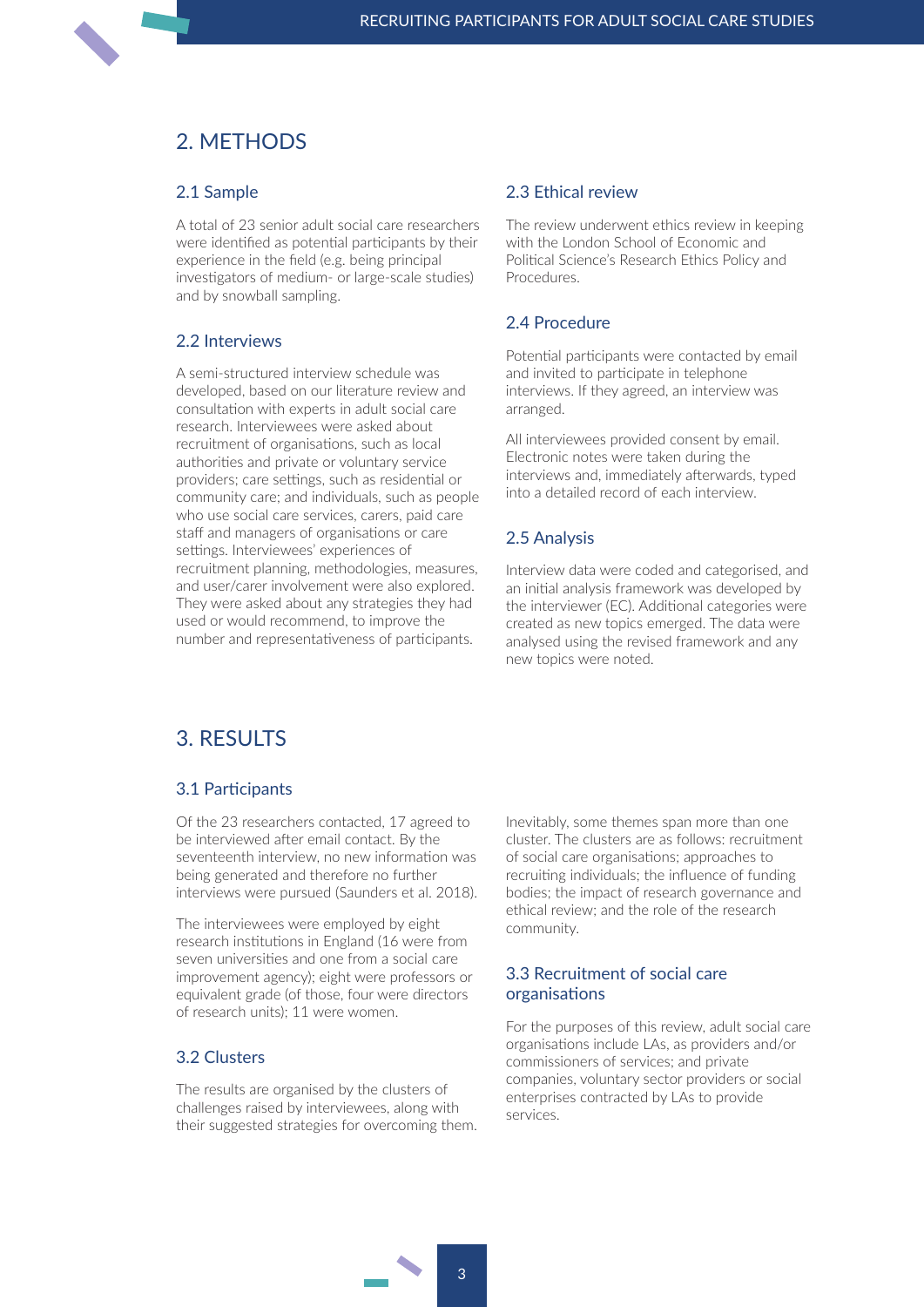#### challenges to recruitment to studies

 $\blacksquare$  Variation in social care provision, funding and governance – Most interviewees noted that the shifting landscape of adult social care organisation and funding presented a challenge for researchers. Some pointed out that providers' funding was less secure than previously, and services were often undergoing a reorganisation or suffering high staff turnover. Consequently, it was difficult to develop constructive relationships with staff as potential gatekeepers or participants.

Fluctuations in the use of private and voluntary sector providers versus LA provision meant that researchers often had to adapt their projects and recruitment strategies while in progress, particularly for those projects covering longer periods.

It is often hard to find out who we should be speaking to, the titles changes, churn is big in LAs. You thought you had someone and then they change.

#### $\blacksquare$  Variation among social care providers –

Variation in LA processes and hierarchies made recruitment complicated. The widespread use of private providers meant wide variations in the ways that providers collect and manage data, so each participating organisation may require a bespoke approach to sampling and contacting potential participants.

 $\blacksquare$  Lack of dedicated research funding – Nine interviewees said that most organisations did not have a budget or staff support to help recruit participants, and that they did not receive such funding from funding bodies of either services or research.

[It would help] if there was this support cost - both the financial compensation and the acceptance that research is legitimate activity for them to be involved in.

 $\blacksquare$  Lack of capacity for research – In some LAs, the teams who might collaborate in research may also be responsible for dealing with crises (for example, linked to failing private providers), and understandably they may not prioritise research when these crises arise. Small organisations were thought less likely to have the capacity to participate and the poorest services were seen as much less likely to engage in research. This can affect the representativeness of organisational samples.

A lot of providers are having crises; there isn't enough supply in the market for the LA to say OK, collapse. The entire contract team ends up sucked into dealing with the providers. It can be managed in a big LA, but in small ones it is a disaster. It affects how representative our sample is. We may end up losing them anyway as they can't do it in the timescale.

Four interviewees pointed out that individuals may be willing but not able to help. For example, numbers of eligible service users may not be as high as envisaged, or they may not be able to gain the co-operation of others within their organisation.

In addition, private and charitable providers are not usually contractually obliged to participate in research. This is in contrast to health research, where organisations are more likely to have contractual requirements to support research, financial incentives to do so, and existing structures and policies to facilitate research participation.

Nine interviewees commented on differences between health research and adult social care research. For example, variations in the way adult social care support is organised and delivered were perceived to make recruitment more expensive than in some health care research.

If you have a team in hospital, they are used to gaining access, they can do it well, but the model doesn't transfer that well to social care settings. In a hospital outpatient clinic, you can hang out as a researcher, but you can't do that in social care, you have go out to each person."

There isn't a mechanism that would just run smoothly; you always have to push [in adult social care research].

There has been less investment in routine data collection in adult social care compared to the NHS, and researchers thought that available data in adult social care were poor quality in terms of facilitating recruitment, and for other analyses.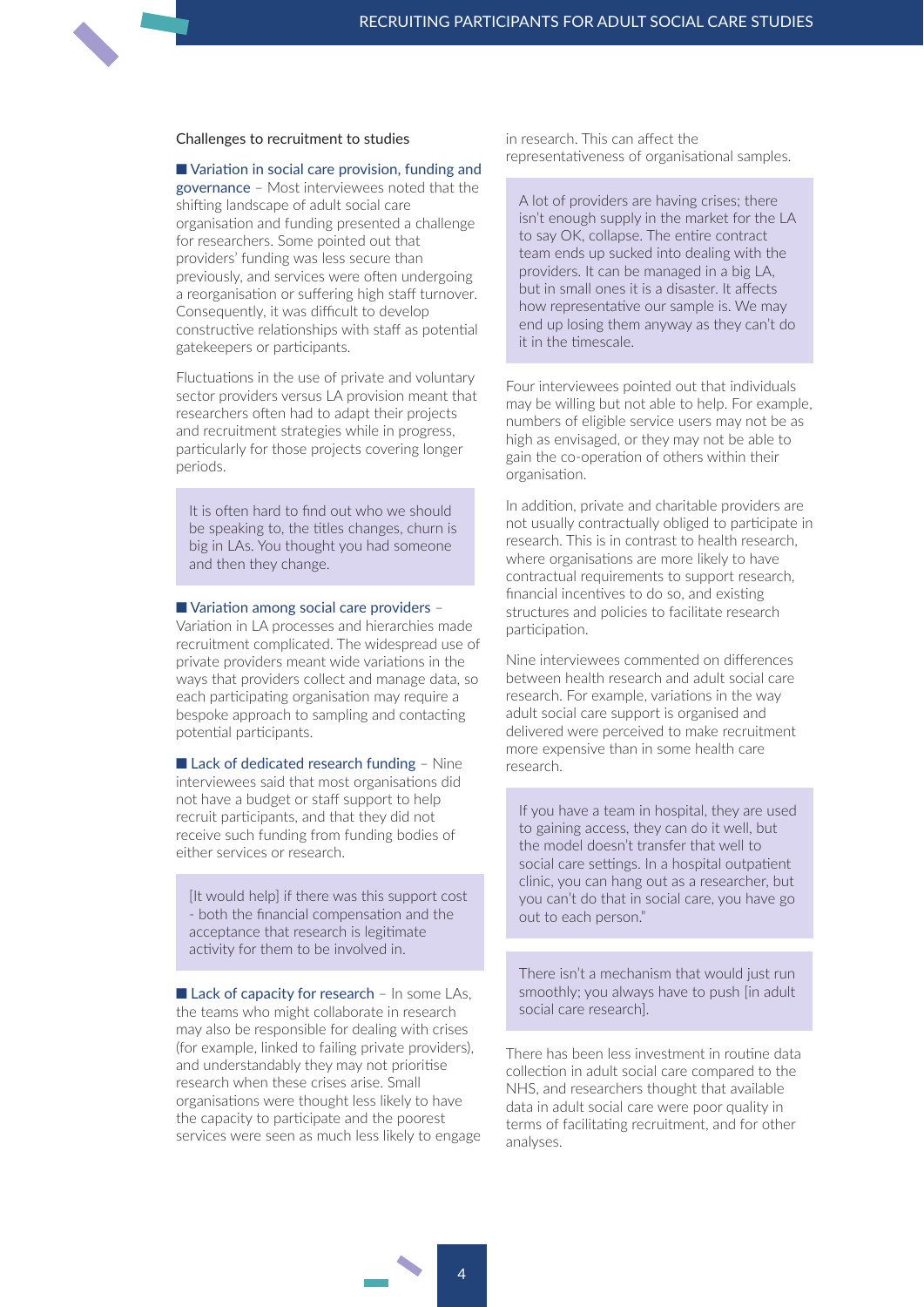$\blacksquare$  Perceived lack of benefit for organisations –

Almost all interviewees thought that one key barrier to recruiting organisations was that both LAs and providers did not believe that they would benefit from participating in research. Interviewees felt that, often, research was not perceived as a legitimate use of time or a priority in LAs. Interviewees thought that successful recruitment often depended on individuals' willingness to help.

Perceived risk to reputation or funding - Six interviewees mentioned that organisations were reluctant to participate if they perceived a risk that the research would highlight poor standards. Both LAs and providers may, for example, have concerns about cost comparisons with other services, or not want to support research that could identify or promote cheaper ways of service delivery. LAs were perceived as often not motivated or wanting to share data with researchers due to concerns about reputation.

#### **Strategies**

 $\blacksquare$  Research time allocation - Ten interviewees recommended that researchers should allocate sufficient time in their plans to allow them to adjust and negotiate recruitment strategies, and to accommodate any changes in care provision during a research project. They also emphasised the need to include the time taken to:

- identify the sample/data source; identify access to the sample/the owners of the data;
- make contact with gatekeepers/individuals who control the data;
- build a relationship to gain their trust and provide them with the information they would need to feel confident to promote or recruit to the research/to supply the data;
- ensure compliance with the Data Protection Act 2018 (Great Britain 2018);
- deal with any queries about the way the data are collected; supply the collaborators with any reports/feedback that were offered as part of the agreement.

The interviewees' experiences suggested that these processes may take many months.

#### $\blacksquare$  Financial incentives for social care

organisations – Eight interviewees thought that financial incentives would be useful for engaging organisations, not only to reimburse their costs,

but also to acknowledge their contribution. It was strongly suggested that payments should be offered to referrers (e.g. service providers), as is the case in NHS trusts, who get accruals for completed consents or interviews. However, one interviewee thought that current funding in adult social care research would not stretch to such incentives.

 $\blacksquare$  Non-financial incentives – Interviewees also suggested that researchers could encourage organisations to participate in research by ensuring that their research is relevant to care practice. Other suggestions included establishing reciprocal relationships, quick feedback during projects, and tangible outcomes at the end of projects, such as workshops or training. Ensuring that participation is not too onerous was seen as a deciding factor in organisations' participation.

 $\blacksquare$  Contractual arrangements - Two interviewees said that research would benefit if LAs' contracts with providers included a requirement that, under agreed conditions, they co-operate with research projects and facilitate research, e.g. by providing timely and accurate data for research purposes.

 $\blacksquare$  Building relationships – Most interviewees thought that every opportunity should be used to build relationships with all potentially useful contacts and organisations, as this could pave the way to successful collaborations later on. Working reciprocally with LAs was seen as a way of maintaining relationships.

Face-to-face contact as much you can with the people who you need to do the recruitment or with gatekeepers. If you take the time to go out and see them, you increase that network, it shows that it is important to you, that can be a big change; it makes a difference.

[You have] got to do it in advance, the more you can do, the more successful you are. You get buy-in at the early stage. The old way to scramble around for a partner, it is hit and miss.

 $\blacksquare$  Flexibility – Eight interviewees emphasised the importance of flexibility and creativity in recruitment as important strategies for managing uncertainty in adult social care research.

5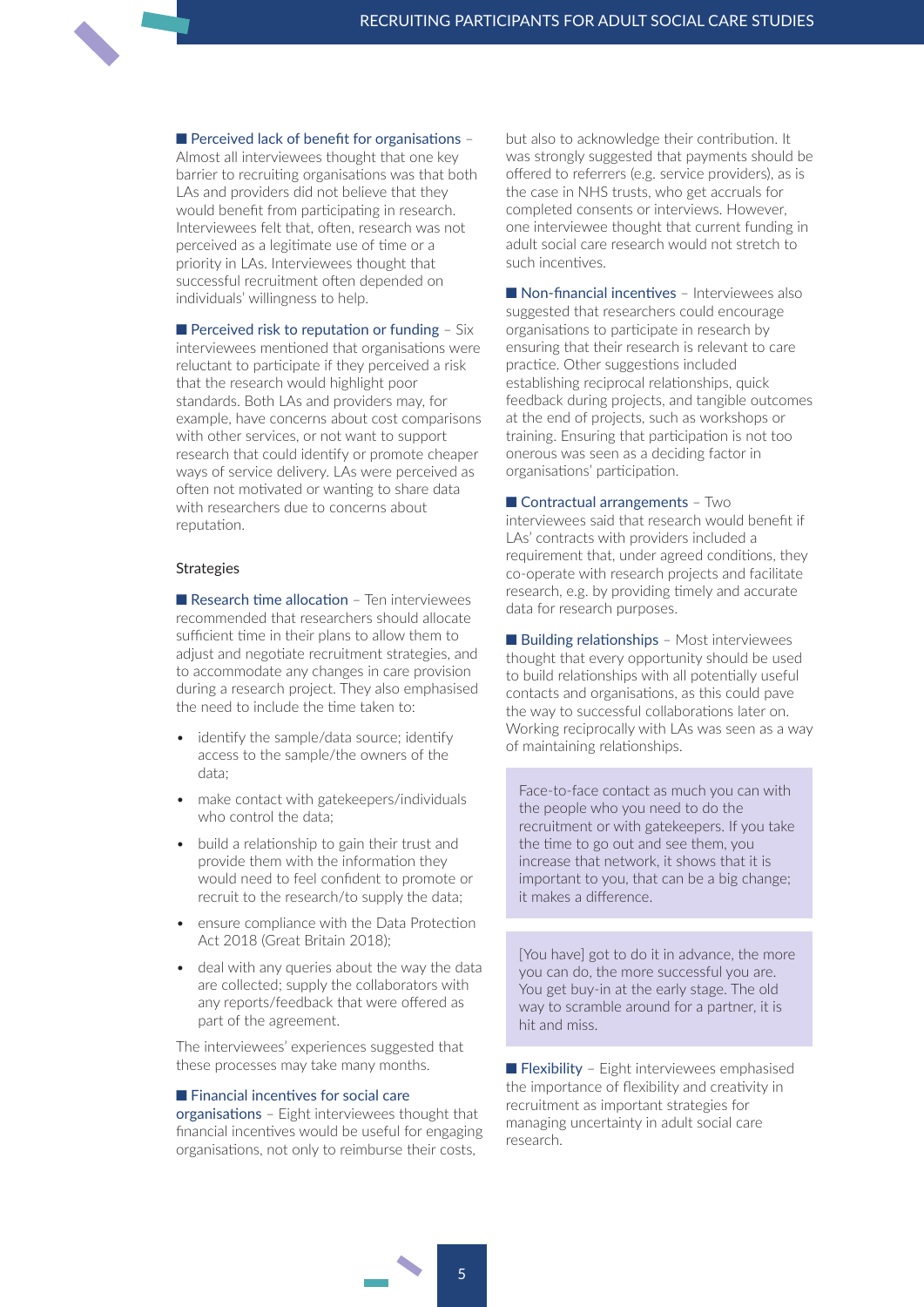#### <span id="page-10-0"></span>3.4 Recruitment of individuals to studies

#### **Challenges**

 $\blacksquare$  Limited public engagement with social care research – Several interviewees thought that the benefits of adult social care research were not obvious to most potential participants. In addition, some commented that some care users had research fatigue or were not keen to participate, especially if they had had a poor experience of care.

 $\blacksquare$  Participant diversity – Securing participant diversity and sample representativeness were noted as challenges. Interviewees thought that the majority of participants were middle class, white British, English-speaking, while very few were from BAME groups (unless they were the specific target group). Current recruitment strategies to include BAME participants were thought to be ineffective, resulting in skewed samples.

We had information sheets in various languages, a phone line translating service, and still we didn't recruit anybody who was not English-speaking.

Gatekeepers – In general, having to rely on a third party for recruitment was seen as a study complication. Gatekeepers were experienced as generally hindering access to potential participants in adult social care studies, creating a recruitment bias.

You can get gatekeeping in a residential setting, not having a direct contact: [People think] "they may not tell a good story about  $US.$ "

Some care practitioners were reported as screening out potential participants. For example, people with dementia or learning disabilities might be excluded by gatekeepers.

Recruiting practitioners screen people out, [they] give us people with good capacity, more recently referred, with less needs, even if we offer to check capacity on the day of the interview.

The service manager at social services said, "I'm not sure I am happy that you are going out interviewing this person with dementia. You might upset them, they don't have capacity".

#### $\blacksquare$  Few structures for user/carer involvement –

Public involvement in research has been defined as research being carried out 'with' or 'by' members of the public rather than 'to', 'about' or 'for' them (INVOLVE 2019). Involvement of people with lived experience of social care needs or as a carer was seen by some respondents as less established in adult social care than in some health research, although that would not be a universal view. Eight interviewees said that user/carer involvement was too limited or tokenistic, often comprising only reading materials or attending a meeting.

We try hard to finclude service users] in the beginning, but some of it happens too late. Depending on funding, they make you do more of that. [Universities] don't always make people [involve service users], they are keen to get started.

However, it should be noted that interviewing a different group of respondents might have resulted in a different experience of involvement in research, as some researchers ensure extensive and meaningful involvement in their studies.

#### $\blacksquare$  Recruitment networks and research registers

– Eight interviewees mentioned recruitment networks and research registers of people interested in participating in social care research, but they expressed concerns about biases in the group of people who sign up. It was advised by interviewees that registers should be used alongside other recruitment methods.

Mixed experiences were reported with the Join Dementia Research (JDR2) register; some found it helpful, others did not recruit the desired participants.

I used JDR. I think it is a fantastic idea, but the quality depends on the currency of the information it holds.

<sup>2</sup> [www.joindementiaresearch.nihr.ac.uk/](https://www.joindementiaresearch.nihr.ac.uk/)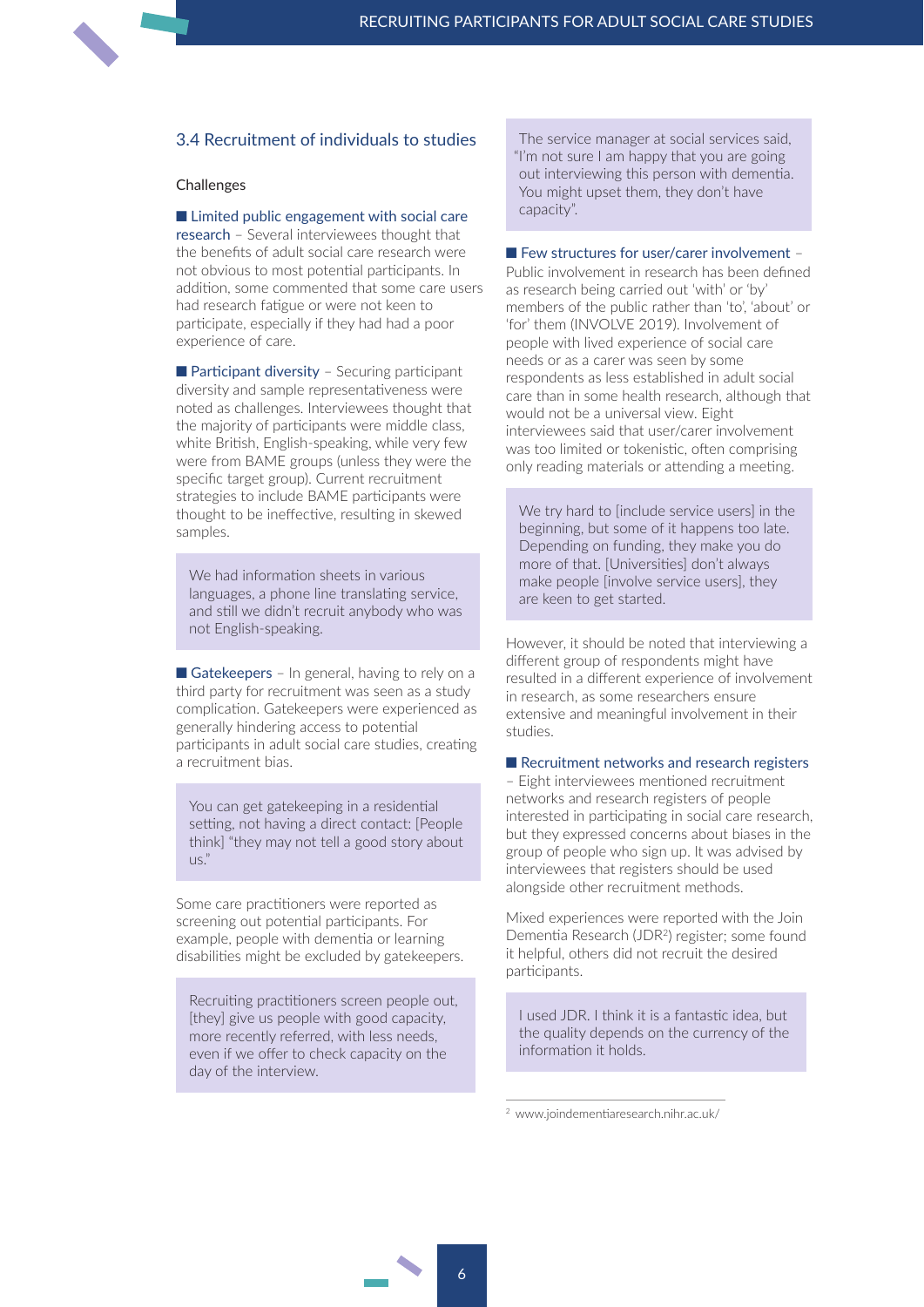Only two researchers expressed views about the Enabling Research In Care Homes (ENRICH3) network, which is designed to link researchers with care homes that are said to be ready to host research. They did not find the network helpful, as some of ENRICH's care homes were not prepared to participate in research.

Similarly, only four interviewees discussed the CRN, which was said to be "not working in some places", "not understanding non-NHS research" or "getting in the way". One interviewee thought that CRNs were helping. As noted above, the CRN is a diverse 'network of local networks' and has only recently started supporting adult social care research, whilst some of these comments from researchers reflected experience from a longer period.

#### **Strategies**

 $\blacksquare$  Raising public understanding of social care research – Interviewees suggested that raising awareness of the benefits of adult social care research and publicising its potential impact could attract participants. Learning about the motivations of individuals and organisations to participate could help to overcome some barriers to participation.

 $\blacksquare$  Using various strategies to reach potential

participants – Researchers stressed the importance of using a range of recruitment strategies and offering different ways to participate. For example, using social media to avoid pre-selection by gatekeepers was recommended where appropriate and subject to appropriate ethical approval.

A family member told us to advertise on social media, because [the organisation through which they received care] might cherry-pick who they told about the research.

In addition to face-to-face contact, conducting research via telephone, text messaging or Skype were seen as important for broadening participation.

 $\blacksquare$  Financial compensation for participants –

Offering payments to individuals as compensation for their time, cost and travel was felt to be essential for recruitment of representative samples. Payments to organisations to incentivise them to release staff for research participation were also suggested, or payments directly to staff so that they could participate outside of working hours.

 $\blacksquare$  Inclusion of user/carer organisations –

Including user/carer organisations as active collaborators or research leads was thought to be one way of improving recruitment. Two interviewees said that the inclusion of user organisations gave them credibility with the target group. However, it also involved passing some of the control over the project to the organisation, and some researchers found this difficult.

Working with user organisations can help. In one case, we recruited via their Facebook page, although I wasn't allowed to join the Facebook group. The group gauged interest, then people were sent my email address, or their contact details were passed on to me. It was a very effective way. Some people said they were more likely to take part [because the first approach was from the user group].

Interviewees thought that involving users, carers and practitioners in projects from the early planning stages helped with recruitment.

I have contacts in a few ADASS [Association of Directors of Adult Social Services] regional groups. I can attend their meetings. They will send out information to people for you. I found them useful for recruitment.

Two interviewees thought that users' and carers' capacity for involvement needed to be developed, and that more options for people to influence adult social care research should be on offer.

[Researchers should] have users or carers leading research. There may be difficulties about where funders allow money to be held, but [we should] find ways of a far more influential role [for users and carers], for example, setting research questions, controlling the study more.

 $\blacksquare$  Improving research registers – Research registers were perceived as potentially very helpful, especially for accessing some groups (e.g. self-funders). However, it was emphasised that they needed continuous development.

<sup>3</sup> <https://enrich.nihr.ac.uk/>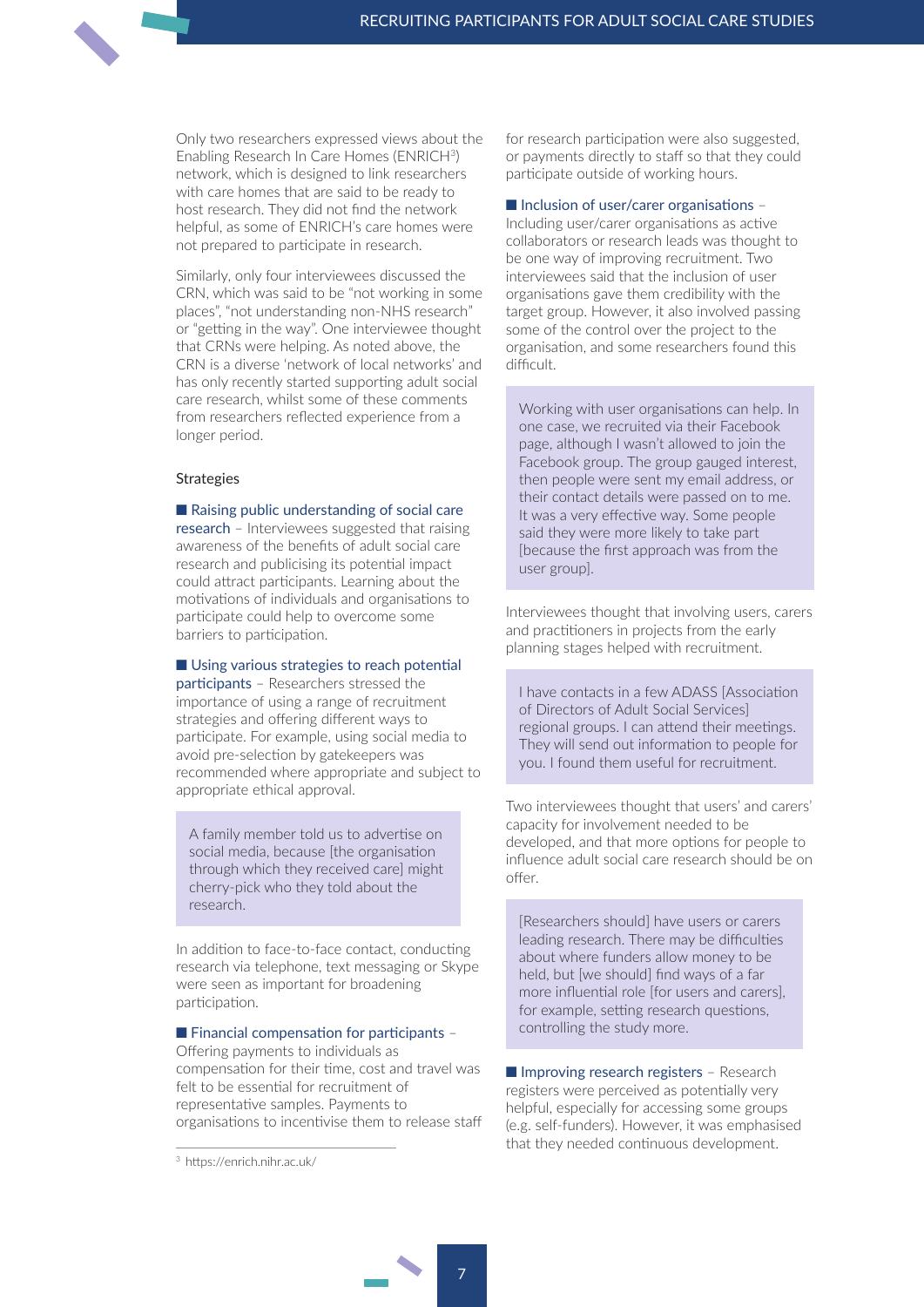$\blacksquare$  Advanced consent – Three interviewees proposed securing advanced consent from potential participants, making future recruitment easier. Researchers could ask participants in current projects if they would consent to being contacted about future research.

One interviewee suggested that everyone entering the (state-funded) care system could be asked about the use of their data for research; this would increase data availability and access to participants.

Currently, if people sign up to one study, they cannot [automatically] be approached for another. It is a GDPR [General Data Protection Regulation] problem, I don't think service users have a problem with that, to be approached again.

#### $\blacksquare$  Collaborations with health organisations -

Three interviewees recommended collaboration with NHS trusts, as some have lists of participants from previous studies who had consented to be contacted about future research.

#### populations harder to engage in research

Interviewees found it particularly difficult to recruit participants from some populations. The challenges and suggested strategies for overcoming barriers to recruitment vary according to the population group (Table 1).

It was thought some groups will remain challenging to recruit, for example, people with what were described as 'chaotic' lives, people with dementia who have no carers, or people unknown to adult social care. No specific strategies were suggested for improving recruitment of people in these groups.

| Population group                                       | Challenges and barriers                                                                                                                                       | Strategies and mitigating actions                                                                                                                                                                                                                                                                     |
|--------------------------------------------------------|---------------------------------------------------------------------------------------------------------------------------------------------------------------|-------------------------------------------------------------------------------------------------------------------------------------------------------------------------------------------------------------------------------------------------------------------------------------------------------|
| Service user groups                                    |                                                                                                                                                               |                                                                                                                                                                                                                                                                                                       |
| People who may lack mental<br>capacity                 | Mental capacity issues may impact<br>on their ability to provide informed<br>consent. Gatekeepers may be<br>concerned about the wellbeing of<br>participants. | Adjust the consent process to facilitate<br>those with capacity issues to provide<br>informed consent. Provide easy-read<br>materials. Use proxy consenters.<br>Build rapport and trust with<br>gatekeepers; demonstrate training in<br>seeking informed consent from people<br>with capacity issues. |
| Residents in care homes                                | Residents can be frail and often<br>have dementia or are physically<br>unwell.                                                                                |                                                                                                                                                                                                                                                                                                       |
| Personal budgets/Direct<br>payments (PB/DP) recipients | LA lists may not be accurate; some<br>PB/DP recipients do not use social<br>care services, so cannot be<br>recruited via those.                               | Recruit through local organisations (i.e.<br>services for people with PB/DP or home<br>care agencies) and community groups.                                                                                                                                                                           |
| Self-funders                                           | There are no central registers or<br>lists of people who privately fund<br>their own social care.                                                             |                                                                                                                                                                                                                                                                                                       |
| Unpaid carer groups                                    |                                                                                                                                                               |                                                                                                                                                                                                                                                                                                       |
| Family carers, dementia<br>carers                      | Carers are often struggling and<br>exhausted, although they are keen<br>to give their views.                                                                  | Offer flexible times, including evenings<br>and weekends, and a variety of<br>methods, such as telephone, text<br>messaging and email.                                                                                                                                                                |
| Young carers                                           | Young carers often have multiple<br>issues to manage which can<br>change frequently.                                                                          | Offer incentives and provide substitute<br>care (or childcare) during participation.                                                                                                                                                                                                                  |

#### Table 1. Specific groups reported as difficult to recruit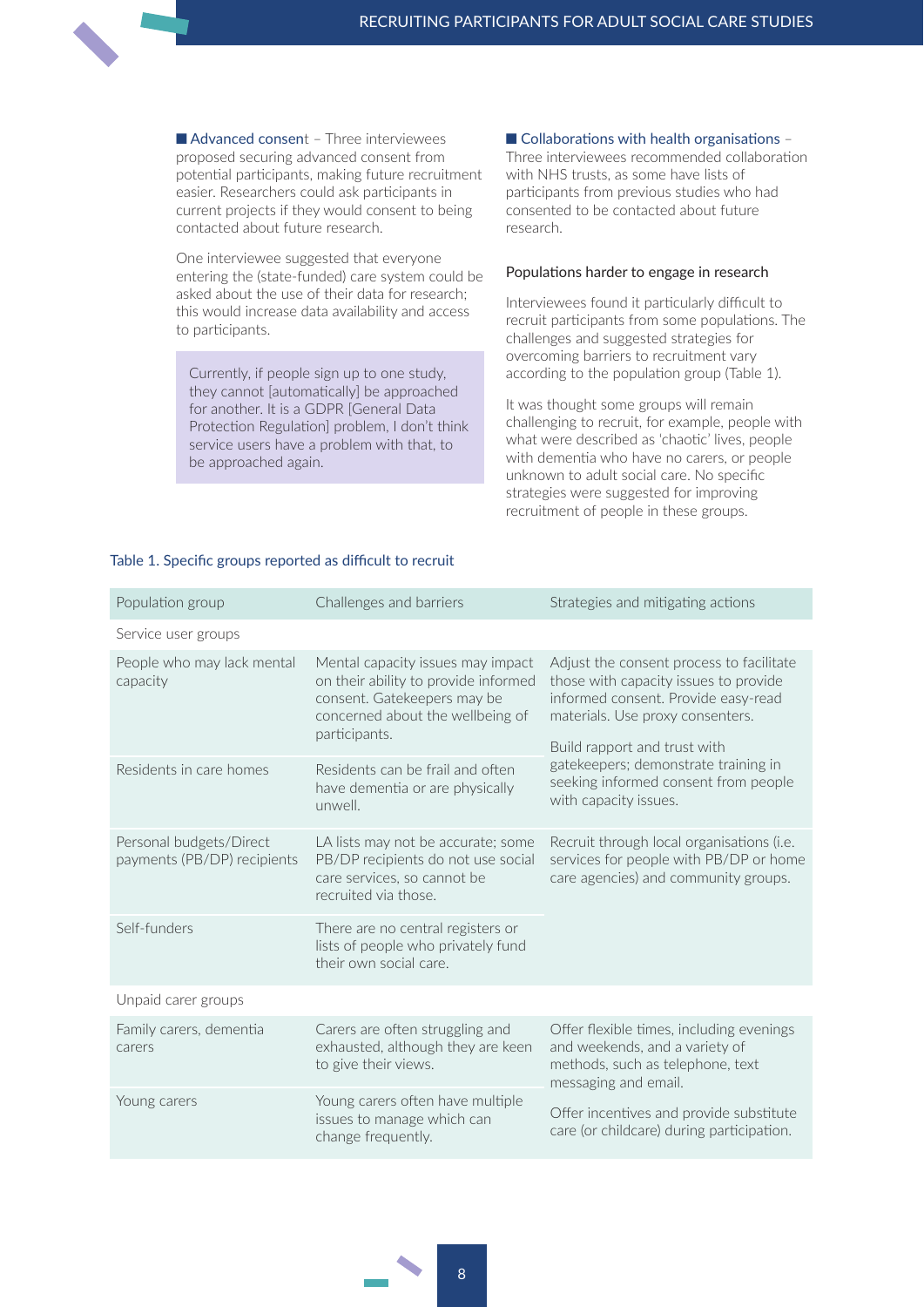<span id="page-13-0"></span>

| Population group                                                      | Challenges and barriers                                                                                                      | Strategies and mitigating actions                                                                                      |
|-----------------------------------------------------------------------|------------------------------------------------------------------------------------------------------------------------------|------------------------------------------------------------------------------------------------------------------------|
| Social care professionals                                             |                                                                                                                              |                                                                                                                        |
| Formal paid carers                                                    | Paid carers' time is largely directed<br>by their employers. They may have<br>concerns about their work being<br>criticised. | Offer flexible times and a variety of<br>methods, such as telephone, text<br>messaging and email.<br>Offer incentives. |
| Care home workers                                                     | Care home workers may be too<br>busy. Their responses are<br>influenced by concerns about their<br>employers' approval.      | Build rapport and trust with<br>gatekeepers.                                                                           |
|                                                                       |                                                                                                                              | Find ways of making staff comfortable<br>to speak openly.                                                              |
| Home care workers                                                     | They are not accessible at their<br>place of work (they have just<br>offices).                                               | Offer flexible times and a variety of<br>methods, such as telephone, text<br>messaging and email.                      |
| Personal assistants (PAs) for<br>disabled people who work<br>clients. | There is no professional                                                                                                     | Offer incentives.                                                                                                      |
|                                                                       | organisation for PAs and they are<br>individually employed by their                                                          | Recruit through their employers (i.e.<br>home care agencies or the disabled<br>people they care for).                  |
| LA workers, social workers                                            | Willingness to participate depends<br>on how busy they are and whether<br>they consider research important.                  | Raise awareness of research benefit.                                                                                   |
|                                                                       |                                                                                                                              | Offer incentives.                                                                                                      |
|                                                                       |                                                                                                                              | Offer flexible times and a variety of<br>methods, such as telephone, text<br>messaging and email.                      |

#### table 1. specific groups reported as difficult to recruit (continued)

#### 3.5 Research funding bodies

#### **Challenges**

Focus on research impact - Some interviewees expressed frustration about what they saw as research funders' unrealistically high expectations of what researchers could do in terms of recruitment with limited resources and capacity. One felt that there was too much focus on research impact, which may not always be possible to demonstrate, although the same person thought there was a reason to be positive about the landscape of funding for adult social care research.

[social care researchers] like to go on about how bad it is, but we have never had it so good.

 $\blacksquare$  Lack of long-term planning - Many researchers in adult social care have fixed-term contracts focused on current projects and therefore cannot dedicate sufficient time to planning and preparing future projects.

 $\blacksquare$  Contrast with health research - One interviewee highlighted the contrast between adult social care and some healthcare, and thought that research funding bodies should take account of the extra challenges in the former.

It works in [NHS] hospitals as they are drawing money, but not in social care. It's more complicated [in social care] than in health; it's not as clear-cut to reward organisations for helping recruit for a study. NIHR need to think about that, not just take the model from health.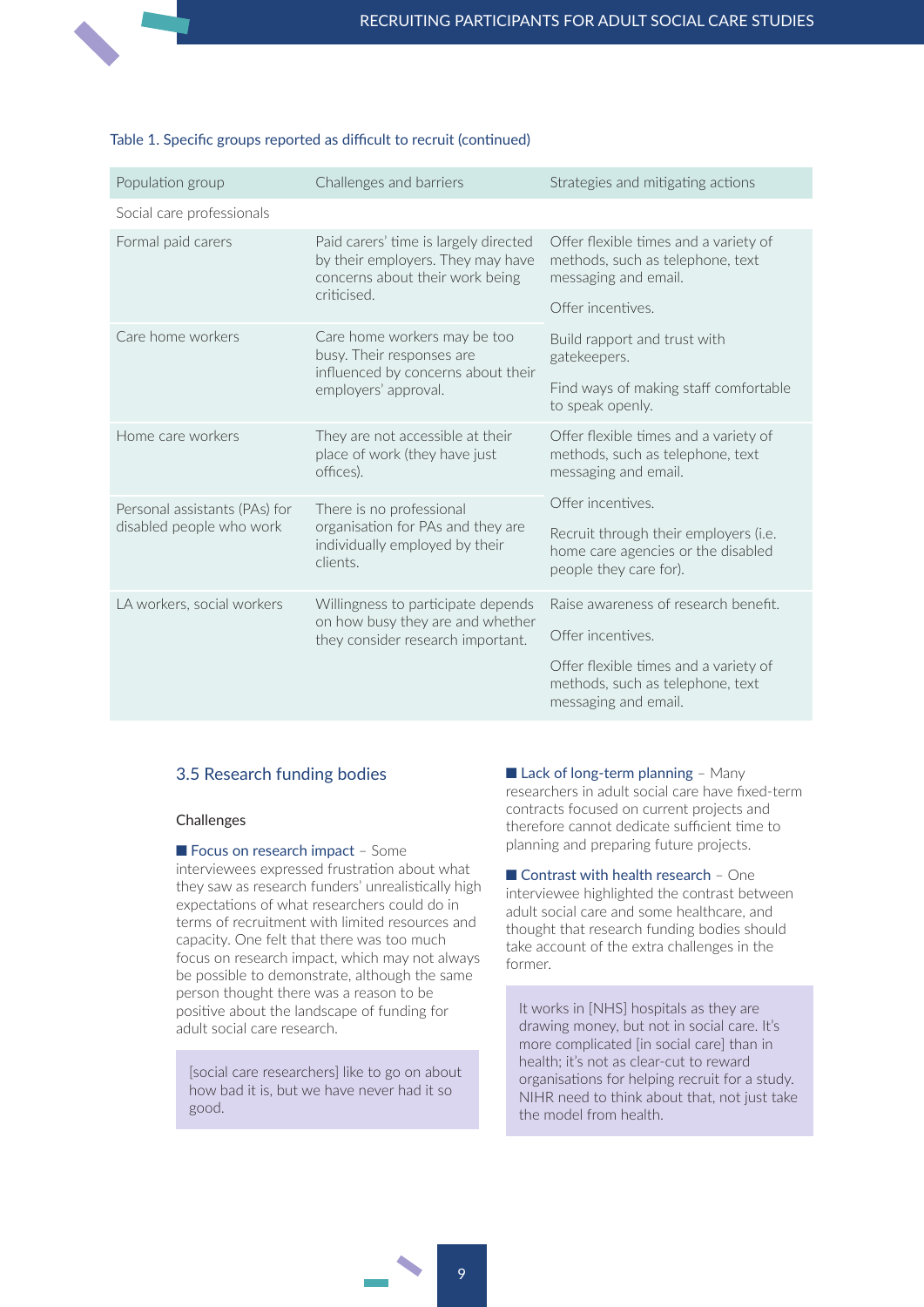#### <span id="page-14-0"></span>**Strategies**

 $\blacksquare$  Increasing research capacity – Some interviewees thought that funders could stimulate social care research by focussing on increasing capacity, for example, by funding more PhDs or incentivising professional groups to be involved in research.

#### $\blacksquare$  Understand need for recruitment time –

Interviewees suggested that funders should recognise the need to allocate sufficient funding and time for recruitment of research partners and participants.

My message to funders is: in some studies, researchers are asked to cut the preparation time, but they take longer than you expect. [Funders] need to accept it and allow if researchers need longer time, not to ask to cut it.

 $\blacksquare$  Funding for organisations – Support and funding for user/carer groups or organisations and providers to undertake research would facilitate user and carer involvement and reach places researchers find difficult to access or seldom-heard groups.

[Funding bodies should] financially support places, compensate places for helping to identify people, approaching people. Until LAs receive funding that is on the par with the NHS research, we will always try to do research with one hand tied.

 $\blacksquare$  Financial incentives for individuals - It was suggested that individuals should be offered compensation for participation.

#### 3.6 Research governance and ethics

#### **Challenges**

Several interviewees mentioned difficulties with research governance and ethics, potentially contributing to recruitment delays.

 $\blacksquare$  Delays in securing approvals – Approvals from the Association of Directors of Adult Social Services (ADASS) were perceived as taking too long and the variation among LAs in research approval times hindered recruitment progress. The national, Health Research Authority Research Ethics Committee approval process

was also perceived as inefficient by four interviewees.

 $\blacksquare$  Burdens imposed by ethical review – Seven interviewees perceived ethical review processes to be putting excessive burdens on researchers, or promoting gatekeepers' restrictions on access to participants, thereby making recruitment more difficult.

Ethics can make it difficult as well. They insist on gatekeepers that can make or break the study. If they insist, you have to go through someone who is not on board [with the research].

 $\blacksquare$  Unclear review policies – Some interviewees mentioned occasions when organisations were afraid to make decisions and did not have guidance about who could provide assurance on correct procedures for sharing data.

There are huge difficulties recruiting in care homes: they are subject to a lot of scrutiny through regulation. Managers don't feel empowered to make that decision and didn't know how to find out.

In addition, concerns about data protection made LAs excessively risk-averse about approaching potential participants.

#### **Strategies**

 $\blacksquare$  Time allocation for approvals – Allowing sufficient time for ethical approvals was suggested, as was increasing research funders' awareness of time needed for approvals and of the difficulties of keeping to timescales (e.g. when dealing with organisations).

#### 3.7 Research community

#### challenges

 $\blacksquare$  Planning and preparation – Some researchers were aware of their own shortcomings regarding planning recruitment.

It always takes longer. It's time-consuming. I never had a project finish on time.

Eight interviewees thought they seldom allocated sufficient time for recruitment and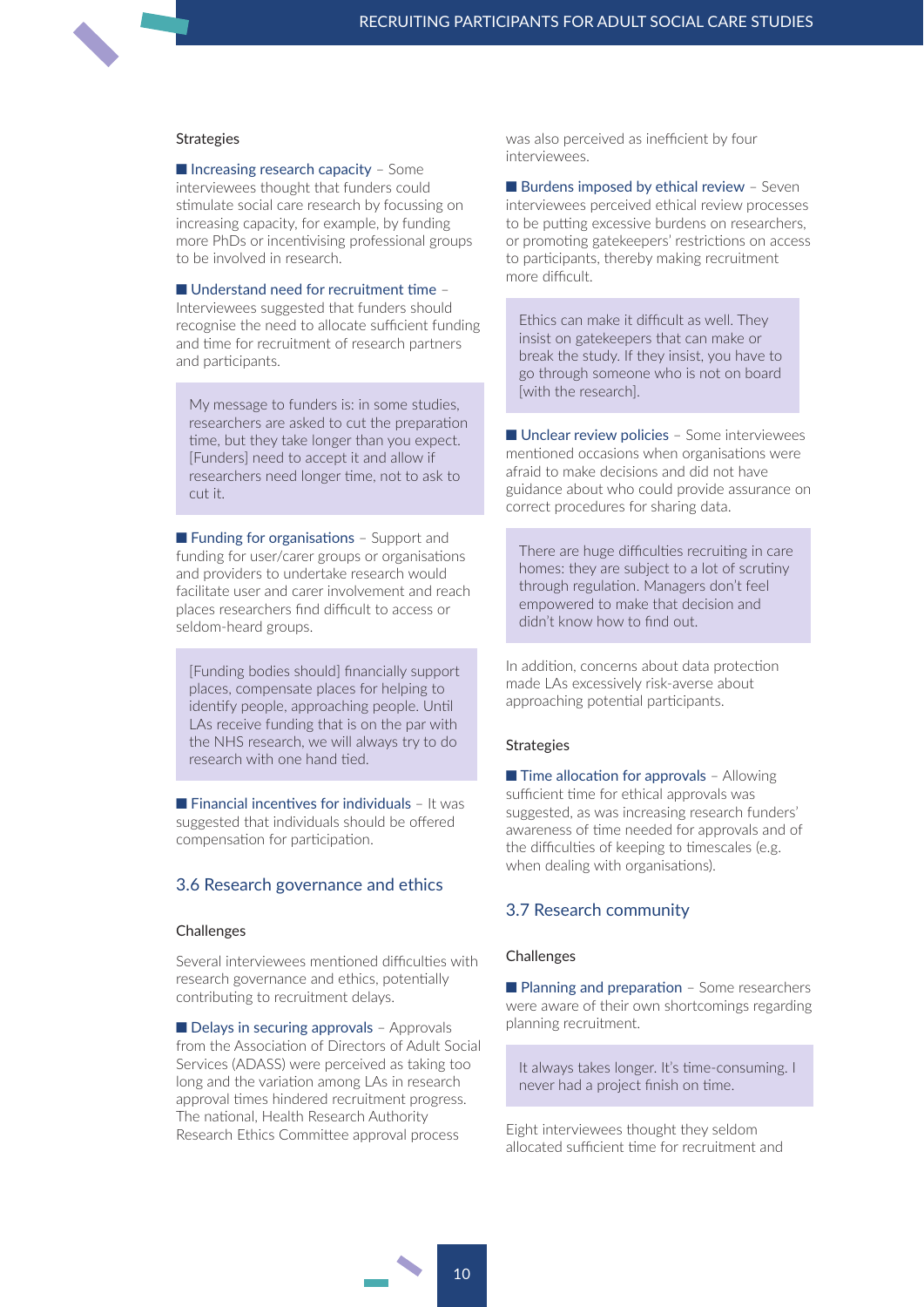consent. For example, more time is needed for consent with people with learning disabilities than with most other groups.

None of it is easy. It is always more difficult and time consuming than one thinks.

One interviewee said researchers should take more personal responsibility for recruitment.

If someone comes to me [with worries about recruitment], I say: Do your homework and work hard to make it as positive an experience for people as possible.

 $\blacksquare$  Study design – Recruitment for experimental design studies was thought to be particularly difficult. Randomisation was thought to be exceptionally challenging in adult social care research because the methodology was often not sufficiently clear to potential participants. For example, it needs to be explained that participants might not directly benefit (or lose out) from taking part in research.

Some common methods of reaching individuals were criticised, such as using posters or newsletters and expecting potential participants to get in contact with researchers, as these approaches do not engage many potential research participants.

There are things we know don't work and we still do them.

Also, two interviewees thought that adult social care researchers have little experience of collecting primary data on a large scale, and, hence, of the recruitment issues involved.

 $\blacksquare$  Testing and validating research tools - Three interviewees mentioned that some measurement tools, which can have an impact on recruitment and retention to studies, were often not suitable for some settings and that questionnaires were often too long or difficult to complete. Four interviewees said that pilot tests using measurement tools were often absent, insufficient or were carried out with a different group than the group being researched.

Time gets in the way [of running pilot studies].

You need to test [questionnaires] with actual respondents to spot problems.

We've got to go to the people who will be concerned. In health research we would expect that.

 $\blacksquare$  Sharing knowledge – It was also noted that exchange of knowledge about recruitment strategies among researchers was limited.

Even in a small research unit, you don't always hear what worked.

#### **Strategies**

 $\blacksquare$  Realistic research timetables - Adequate time allocation to all stages of projects, allowing for flexibility and frequent contact with potential participants (e.g. organisations), was seen as crucial. One interviewee said they found it useful to pretend that their recruitment target was 20% higher.

I have over-recruited effectively, by being really cautious, doing loads of work upfront. All was ok.

#### $\blacksquare$  Building effective relationships –

Interviewees felt that building trusting relationships and partnerships with services and involving user/carer groups and practitioners in research would advance recruitment.

I don't think recruitment is a problem. It's all about relationships.

You can't underestimate the importance of staying engaged with the service.

Three interviewees thought researchers should be more willing to share control and leadership of research with user/carer organisations.

Researchers need to improve their skills for appropriately involving users, carers and practitioners in research and improve involvement, for example by user-led research or coproduced research.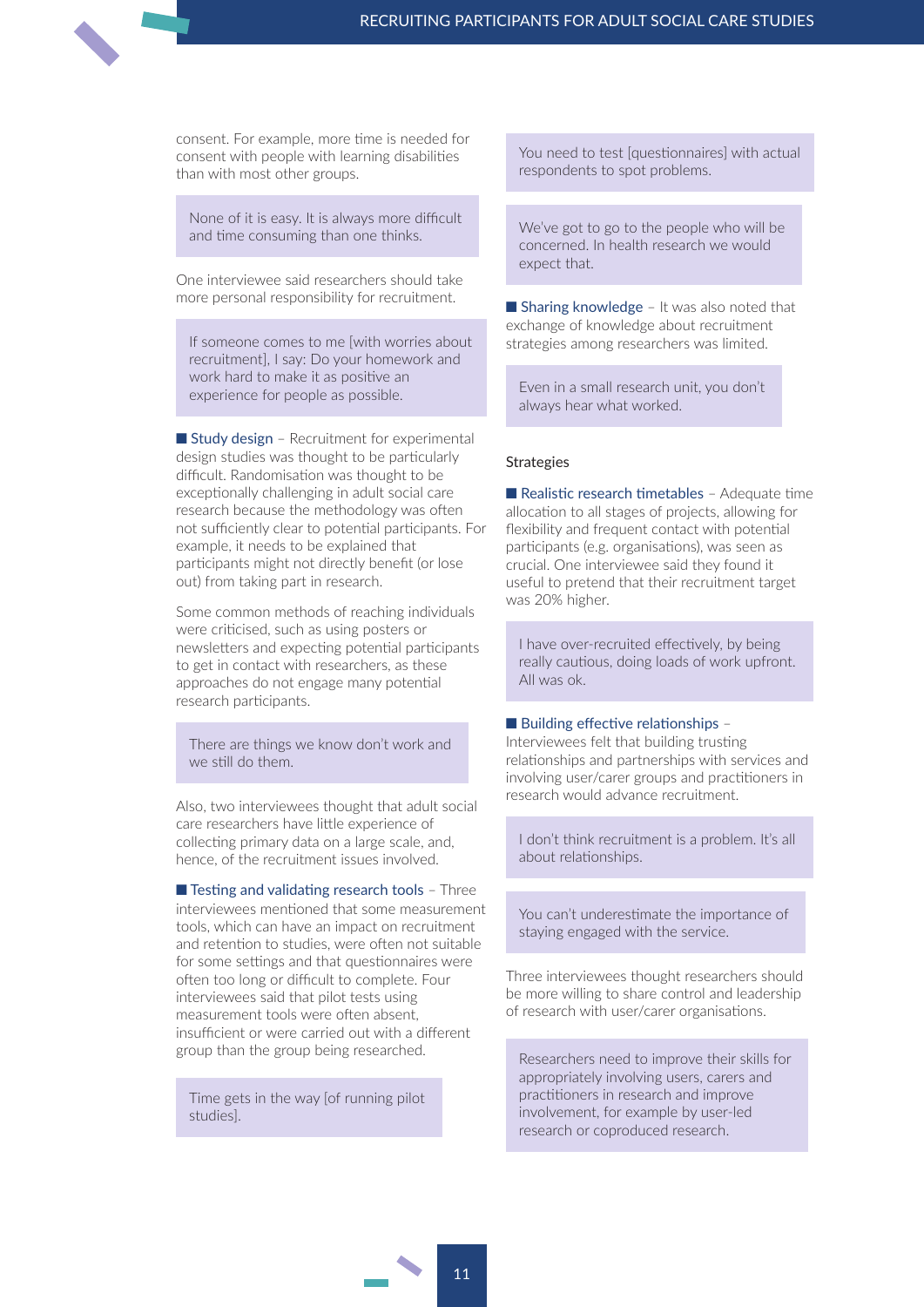<span id="page-16-0"></span>Two interviewees had recruited peerresearchers and provided them with training and support to conduct interviews; both thought that having peer-researchers on their team improved recruitment.

 $\blacksquare$  Methodological expertise – Researchers could improve their methodological rigour, which can impact on recruitment success and data availability. For example, by ensuring questionnaires are in an accessible format, potential participants are not discouraged by difficult materials. Another example could be

securing advanced consent from service users, so that existing data could be utilised as much as possible, including health care data, which may help to answer some questions in care research, especially for people not known to services in that sector but who may use health services.

 $\blacksquare$  Sharing knowledge – Sharing ideas and supporting relationships among researchers and practitioners were thought to be important, and could be supported, e.g. by NIHR SSCR.

## 4. discussion

Almost all interviewees had experienced difficulties in recruitment for adult social care research studies, and some described ways they had used to mitigate them. Our findings are consistent with healthcare studies that conclude that recruitment often takes longer and is more expensive than anticipated (e.g. Miller et al. 2003). Adult social care researchers have to deal with additional challenges, such as variations and frequent changes in the organisation and patterns of provision.

The senior researchers in this sample reported that because adult social care organisations lack their own infrastructure or external research support, research engagement was not a priority for them, so it was often difficult to secure their participation. As shown in healthcare research, providers may either facilitate or inhibit recruitment as they often control access to potential participants (Miller et al. 2003, Namageyo-Funa et al. 2014).

Face-to-face contact with organisational leaders and gatekeepers was recommended, consistent with the literature showing that 'less personal' recruitment methods such as newsletters or posters were usually less effective, especially in multi-cultural contexts (Eide and Allen 2005). Interviewees reported benefits of building relationships with gatekeeper organisations as partners, consistent with previous reports of positive recruitment outcomes from collaborative relationships with organisations in healthcare (Miller et al. 2003, Namageyo-Funa et al. 2014). However, long-term research plans, including investment, would be needed to support the development of lasting relationships with organisations.

Some of the issues concerning a better infrastructure to support adult social care research are the subject of action by the NIHR, notably CRN support. Very few respondents commented on the impact of the CRN in providing support for recruitment to adult social care research, but interviews were conducted in what were early days (formally speaking) in developing working relationships between adult social care researchers, providers, LAs and the CRN. Other aspects of the research support infrastructure remain to be developed, such as capacity in LAs and providers; contractual requirements; and financial incentives.

Interviewees reported persistent sample biases in adult social care research. One difficulty was that care practitioners, who are often gatekeepers, may not be fully cooperative in recruitment processes, and, for example, screen out potentially eligible participants who they judge to be 'unsuitable'. One researcher bypassed this selection bias by using social media, thus reaching a larger and more diverse population than when they tried to recruit via a care provider; however, this may also be problematic in terms of recruitment bias. Recently, social media have been promoted as efficient and cost-effective recruitment tools, although they have other limitations (Kurtzke et al. 2013, Arigo et al. 2018). Additionally, research registers such as JDR can facilitate effective recruitment and reduce recruitment barriers (Krysinska et al. 2017). This highlights the need for flexibility and the use of various recruitment pathways and methods and for care in planning recruitment strategies.

Recruiting specific groups of users, carers and professionals may present particular challenges.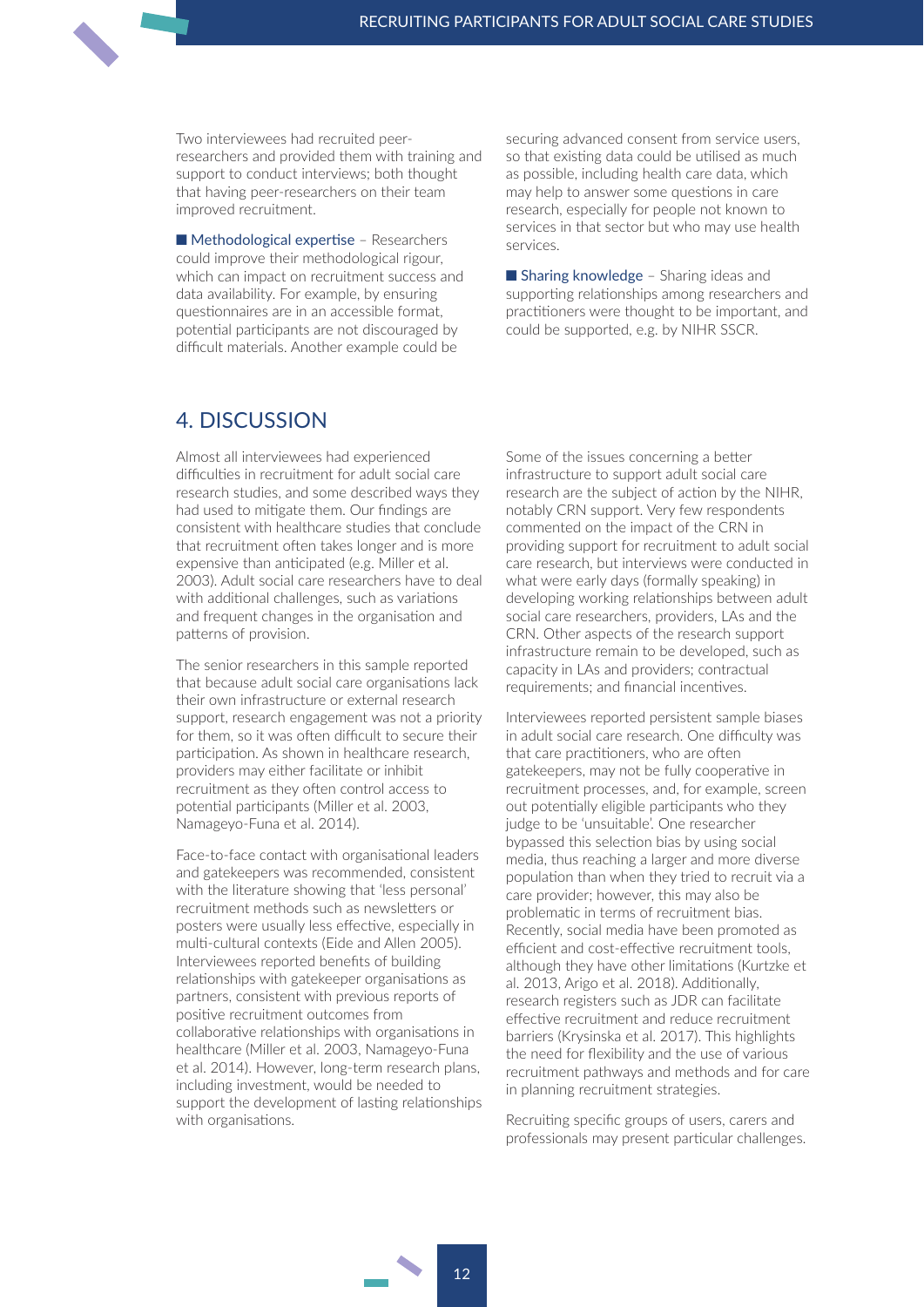<span id="page-17-0"></span>For example, people from BAME groups have been under-represented in adult social care research and may require targeted recruitment methods; people with dementia and fluctuating levels of capacity need adjustment to the consent process; or groups with no clear access route, such as self-funders or personal assistants for working disabled people, require flexible and creative recruitment strategies. However, some interviewees demonstrated successful recruitment outcomes. There seems to be a need here, as in other aspects of recruitment to adult social care studies, to build a better evidence base to guide practice in future studies.

Some interviewees said that user/carer inclusion in research as active collaborators had led to increased participation and access to participants, including seldom-heard groups, as reported elsewhere (Staley 2009, Brett et al. 2014). They said that user/carer groups or organisations promoting their research added credibility to their projects and their participants confirmed that they were more likely to engage than if the research was promoted by a university. This result confirms previous reports of recruitment benefits when studies were accessed through trusted community agencies (Miller et al. 2003, Brett et al. 2014).

The comments about greater involvement of service users and carers in studies reflect continuing discussion about approaches to coproduction of research in adult social care (e.g. Allen et al. 2019) and user-led research (Beresford and Croft 2012). It is an area that requires further empirical investigation as to its impact on research and improving research practice. We should also add the importance of involving practitioners in adult social care research, given the lack of a comparable group of professionals to the clinical academics in healthcare whose roles straddle the research and the practice worlds.

Interviewees thought that researchers should

improve planning and preparation of recruitment, including setting realistic targets for time and resources needed, as suggested in health research (Gul et al. 2010, Archibald and Munce 2015). Interviewees suggested that funders should allow sufficient time and resources for recruitment and provide financial incentives and practical support for providers and user/carer organisations. Financial incentives for organisations have been shown to improve recruitment in health research (Miller et al. 2003, Rugkåsa and Canvin 2011).

Recruitment for some study designs was identified as particularly difficult. This is consistent with previous studies reporting recruitment for randomised trials in health research as challenging, as participants' preferences for particular interventions can play a role in recruitment (Miller et al. 2003, Walters et al. 2017). Better understanding amongst all stakeholders in adult social care research about randomised trials and different approaches to them may help improve recruitment to studies (Woods and Russell 2014).

Furthermore, interviewees suggested building research capacity, a need which has been recognised previously (Manthorpe and Moriarty 2016). As noted above, this is another area that has become the focus of improvement, namely work by the NIHR through its SSCR and Academy to develop support for more research capacity in adult social care. It is hoped that learning from this work can quickly cascade into more rapid and widespread research capacity development in the sector. Various comments about the arrangements for ethics and research governance were made by interviewees. Of course, these fall under the UK policy framework for health and social care research (Health Research Authority 2017) and here we only have the views of the researchers. However, this might be an area for closer scrutiny to see what changes might be made to help with recruitment to adult social care research.

## 5. liMitations

The main limitation of this review is that the individuals who participated may not be representative of the wider adult social care research field. We have to bear that in mind when interpreting the results of the interviews.

Also, it should be noted that the views presented here have not been triangulated with those of other stakeholders, such as provider organisations, and this could be helpful to do in future.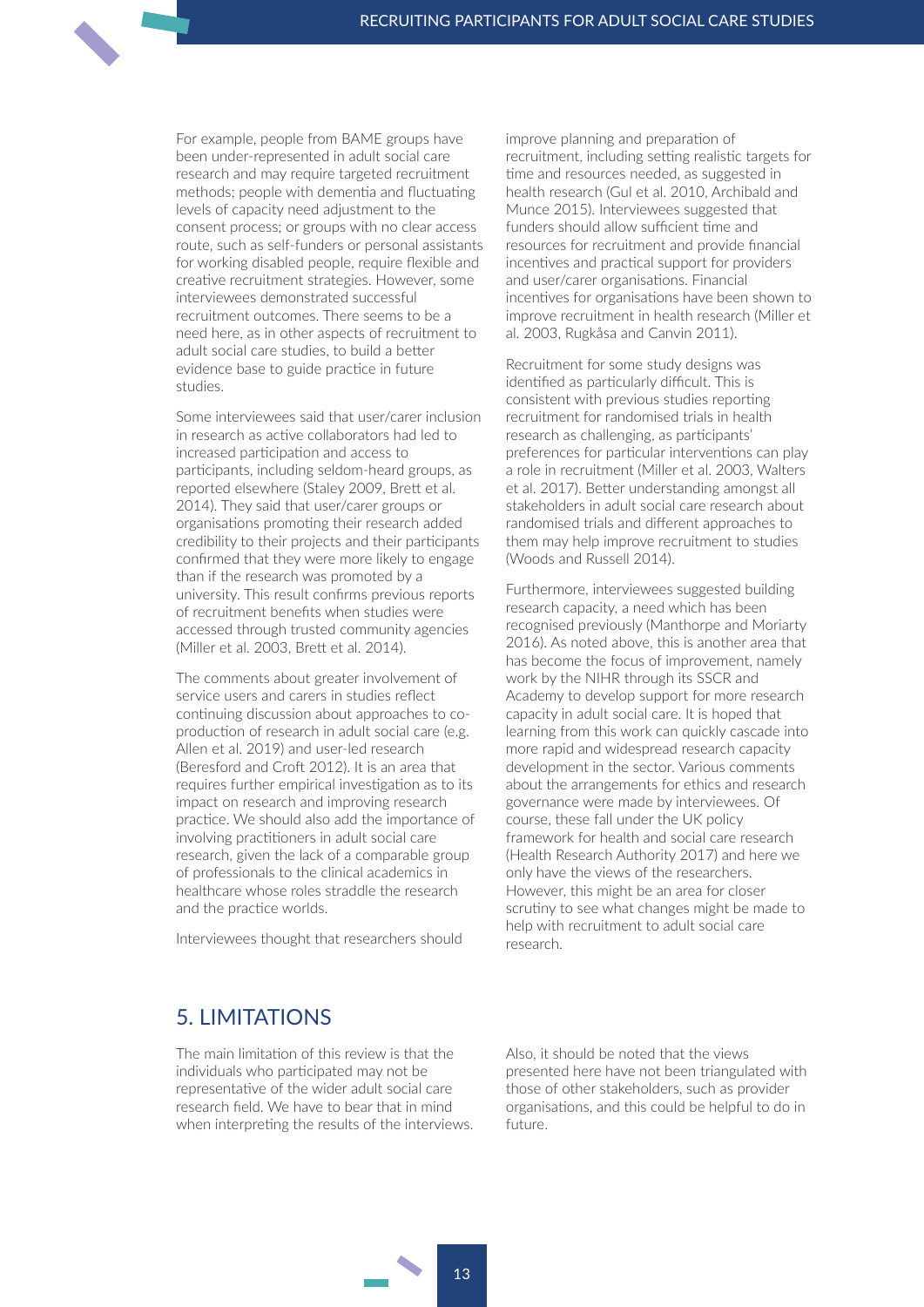## <span id="page-18-0"></span>6. conclusions

Interviewees were eager to share their experiences of recruitment challenges in adult social care research and to find strategies to overcome them. They were keen to see the existing knowledge drawn together, and to share successful approaches and build upon

them. Strengthening the capabilities of the adult social care research community, influencing funding bodies and increasing public engagement were seen as opportunities for significant developments in adult social care research in the near future.

## **REFERENCES**

Allen K, Needham C, Hall K, Tanner D (2019) Participatory research meets validated outcome measures: Tensions in the co-production of social care evaluation, *Social Policy and Administration*, 53, 2, 311–325.

Amador T, Travis S, McAuley W, Bernard M, McCutcheon M (2006) Recruitment and retention of ethnically diverse long-term family caregivers for research, *Journal of Gerontological Social Work*, 47, 3–4, 139–152.

Appleby J (2018) 70 years of NHS spending, Nuffield Trust, Blog, Available at: [www.nuffieldtrust.org.uk/news-item/70-years](https://www.nuffieldtrust.org.uk/news-item/70-years-of-nhs-spending)[of-nhs-spending](https://www.nuffieldtrust.org.uk/news-item/70-years-of-nhs-spending)

Archibald M, Munce S (2015) Challenges and strategies in the recruitment of participants for qualitative research, *University of Alberta Health Sciences Journal*, 11, 1, 32–37.

Arigo D, Pagoto S, Carter-Harris L, Lillie SE, Nebeker C (2018) Using social media for health research: Methodological and ethical considerations for recruitment and intervention delivery, *Digital Health.*

Beresford P, Croft S (2012) *NIHR SSCR Scoping Review 5: User Controlled Research*, NIHR School for Social Care Research, London.

Brett J, Staniszewska S, Mockford C, Herron-Marx S, Hughes J, Tysall C, Suleman R (2014) Mapping the impact of patient and public involvement on health and social care research: a systematic review, *Health Expectation*, 17, 5, 637–636.

Corbett J, d'Angelo C, Gangitano L, Freeman J (2017) *Future of Health: Findings from a Survey of Stakeholders on the Future of Health and Healthcare in England*, Rand Corporation, Cambridge.

Croisdale-Appleby D (2014) *Re-visioning Social Work Education, An Independent Review*, Department of Health and Social Care, London.

Eide P, Allen CB (2005) Recruiting transcultural qualitative research participants: A conceptual model, *International Journal of Qualitative Methods*, 4, 2, 44–56.

Feldman S, Radermacher H, Browning C, Bird S, Thomas S (2008) Challenges of recruitment and retention of older people from culturally diverse communities in research, *Ageing and Society*, 28, 4, 473–493.

Goodman C, Baron N, Machen I, Stevenson E, Evans C, Davies S, Iliffe S (2011) Culture, consent, costs and care homes: Enabling older people with dementia to participate in research, *Aging and Mental Health,* 15, 4, 475–481.

Great Britain (2018) *Data Protection Act 2018*, Stationery Office, London.

Great Britain (2014) *Care Act 2014*, Stationery Office, London.

Gul RB, Ali PA (2010) Clinical trials: The challenge of recruitment and retention of participants, *Journal of Clinical Nursing*, 19, 1–2, 227–233.

Health Research Authority (HRA) (2017) *UK Policy Framework for Health and Social Care Research*, HRA, London.

Knapp M, Richardson A (2012) Some reflections on social care research: joys, tribulations and aspirations, *Research, Policy and Planning*, 29, 3, 147–151.

Krysinska K, Sachdev PS, Breitner J, Kivipelto M, Kukull W, Brodaty H (2017) Dementia registries around the globe and their applications: A systematic review, *Alzheimer's and Dementia*, 13, 9, 1031–1047.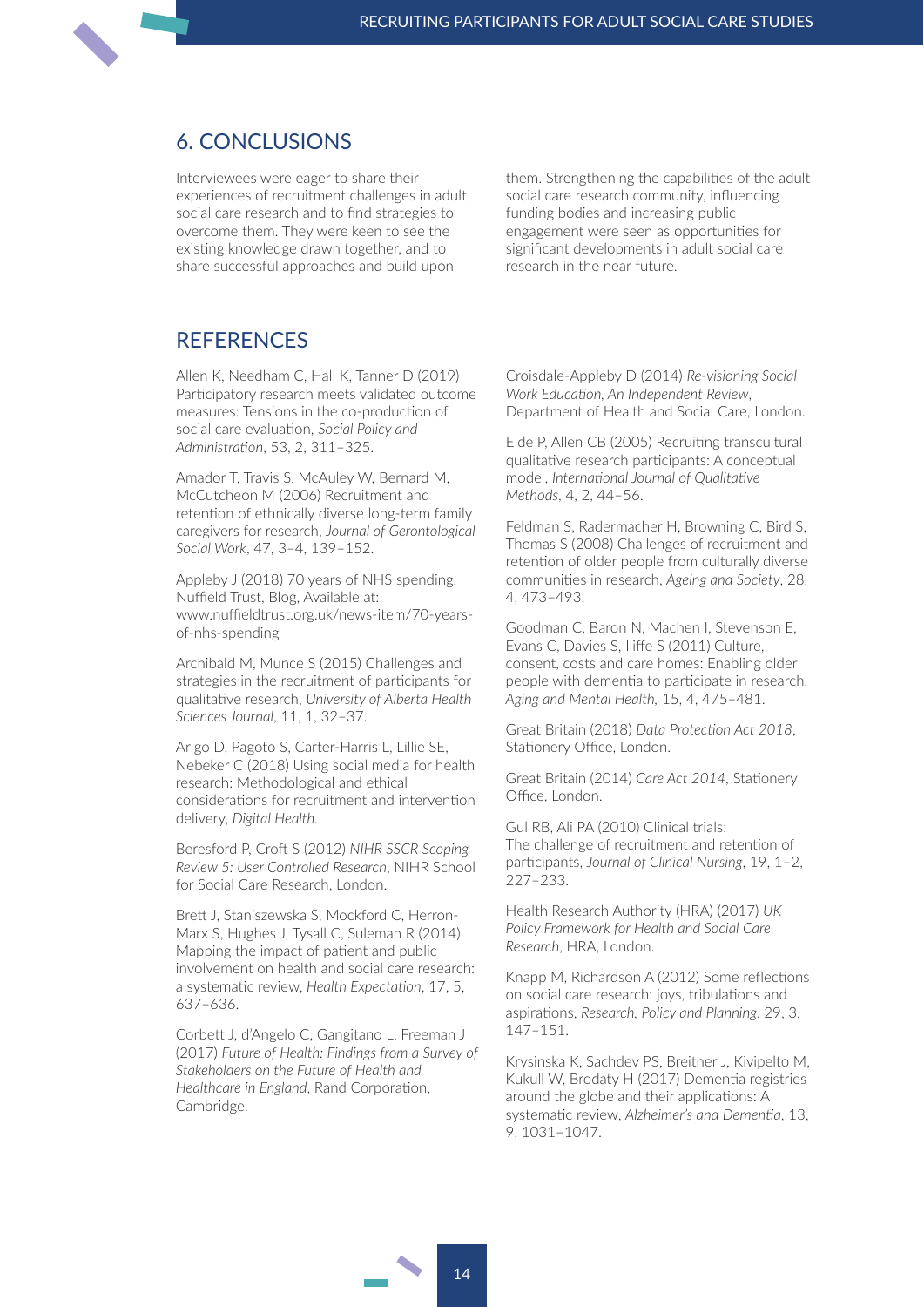Kurtzke M, Romero HR, Welsh-Bohmer K (2013) Use of social media for recruitment in Alzheimer's disease research, *Alzheimer's and Dementia*, 9, 4, 470.

Manthorpe J, Moriarty J (2016) *Social Work Research with Adults in England: The State We're In*, Discussion paper, Social Care Workforce Research Unit, Policy Institute at King's College London, London.

Marsh P, Fisher M (2005) *Developing the Evidence Base for Social Work and Social Care Practice*, Social Care Institute for Excellence, London.

McAreavey R, Das C (2013) A delicate balancing act: negotiating with gatekeepers for ethical research when researching minority communities, *International Journal of Qualitative Methods*, 12, 1, 113-131.

McLean CA, Campbell C (2003) Locating research informants in a multi-ethnic community: ethnic identities, social networks and recruitment methods, *Ethnicity and Health*, 8, 1, 41–61.

Miller K L, McKeever P, Coyte PC (2003) Recruitment issues in healthcare research: The situation in home care, *Health and Social Care in the Community*, 11, 2, 111–123.

Namageyo-Funa A, Rimando M, Brace AM, Christiana RW, Fowles TL, Davis TL, Martinez LM, Sealy D (2014) Recruitment in qualitative public health research: lessons learned during dissertation sample recruitment, *The Qualitative Report*, 19, 4, 1–17.

National Audit Office (2018) *Financial Sustainability of Local Authorities 2018*, Available at: [www.nao.org.uk/report/financial](https://www.nao.org.uk/report/financial-sustainability-of-local-authorities-2018)[sustainability-of-local-authorities-2018](https://www.nao.org.uk/report/financial-sustainability-of-local-authorities-2018)

Newington L, Metcalfe A (2014) Factors influencing recruitment to research: qualitative study of the experiences and perceptions of research teams, *BMC Medical Research Methodology*, 14, 10.

NHS England, *Sustainability and Transformation Partnerships*, Available at: [www.england.nhs.uk/integratedcare/stps](https://www.england.nhs.uk/integratedcare/stps)

NIHR INVOLVE (2019) [www.invo.org.uk/posttypefaq/what-is-public](https://www.invo.org.uk/posttypefaq/what-is-public-involvement-in-research/)[involvement-in-research/](https://www.invo.org.uk/posttypefaq/what-is-public-involvement-in-research/)

NIHR Trainees Coordinating Centre (2017) *Ten Years On: Adapting and Evolving to New Challenges in Developing Tomorrow's Health Research Leaders*, NETSCC, Southampton.

Renert H, Russell-Mayhew S, Arthur N (2013) Recruiting ethnically diverse participants into qualitative health research: lessons learned, *The Qualitative Report*, 18, 12, 1–13.

Rugkåsa J, Canvin K (2011) Researching mental health in minority ethnic communities: reflections on recruitment, *Qualitative Health Research*, 21, 1, 132–143.

Saunders B, Sim J, Kingstone T, Baker S, Waterfield J, Bartlam B, Burroughs H, Jinks C (2018) Saturation in qualitative research: exploring its conceptualization and operationalization, *Quality and Quantity*, 52, 4, 1893–1907.

Sheppard M (2016) The nature and extent of quantitative research in social work: a ten-year study of publications in social work journals, *The British Journal of Social Work*, 46, 6, 1520–1536.

Staley K (2009) *Exploring Impact: Public Involvement in NHS, Public Health and Social Care Research*, INVOLVE, Eastleigh.

Sector Pulse Check (2019) *The Impact of the Changes to the Social Care Sector in 2018*, Analysis by Cebr for Hft.

Walters SJ, Bonacho dos Anjos Henriques-Cadby I, Bortolami O, Flight L, Hind D, Jacques RM, Knox C, Nadin B, Rothwell J, Surtees M, Julious SA (2017) Recruitment and retention of participants in randomised controlled trials: a review of trials funded and published by the United Kingdom Health Technology Assessment Programme, *BMJ Open*, 7, 3, e015276.

Woods RT, Russell I (2014) *NIHR SSCR Methods Review 17: Randomisation and Chance-based Designs in Social Care Research*, NIHR School for Social Care Research, London.

Woolham J, Stevens M, Rainey C (2016/17) Research capacity and research governance in local authority settings in England: findings from a national survey in 2014, *Research, Policy and Planning*, 32, 2, 81–96.